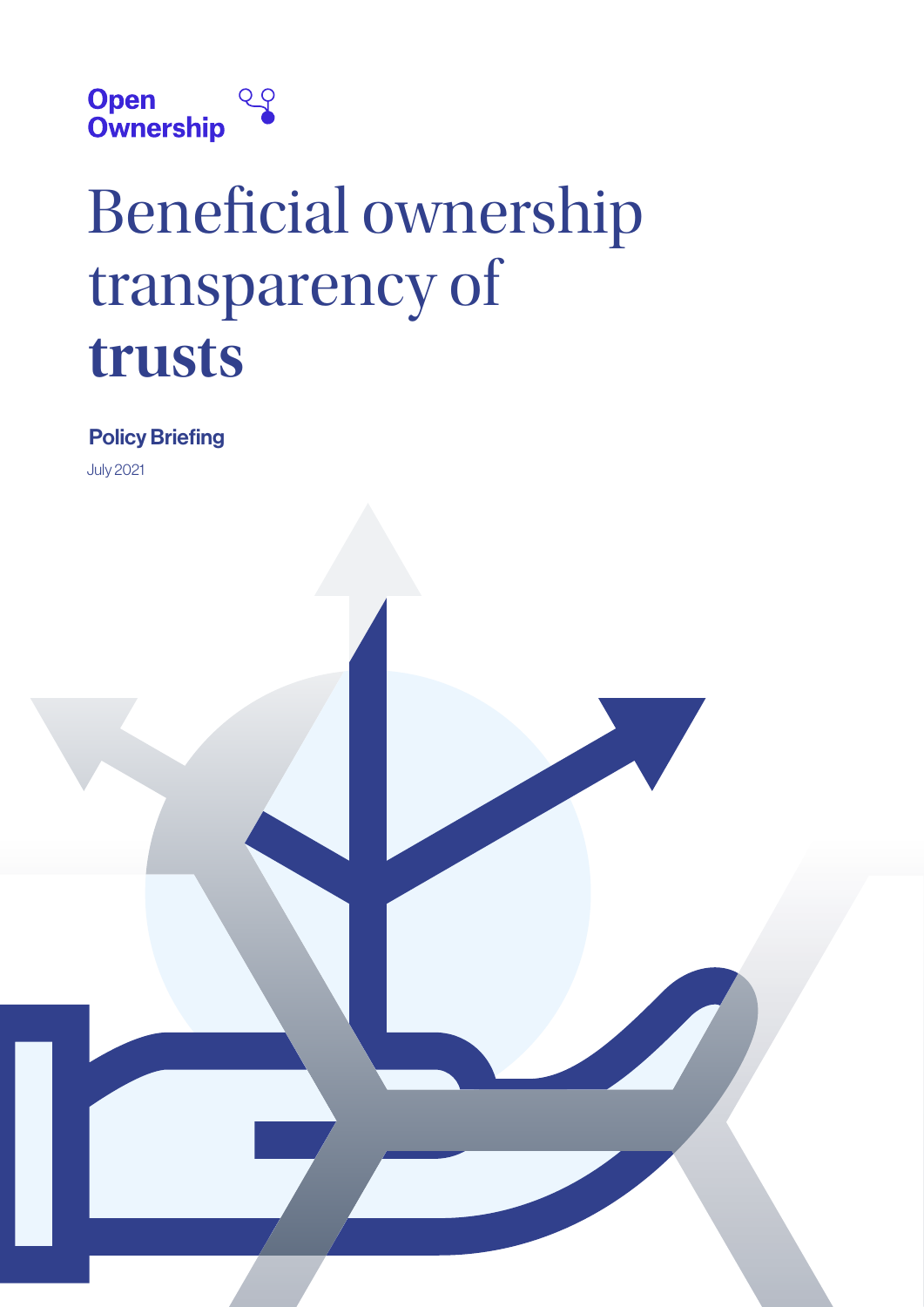# **Contents**

#### **[Overview](#page-2-0)** 3

#### [Beneficial ownership disclosure and transparency of trusts](#page-4-0) 5

[International policy and regulatory frameworks](#page-4-0)  $5$ [Beneficial ownership of trusts within disclosure regimes for legal entities](#page-12-0) 13

#### [Emerging best practice and policy considerations](#page-20-0) 21

[Clear and robust legal definitions](#page-20-0) 21 [Comprehensive coverage](#page-20-0)[Sufficient detail for users to understand and use data](#page-21-0)[Central registers](#page-22-0)[Public access](#page-22-0)[Structured data](#page-23-0)[Verification](#page-23-0)[Up to date and auditable records](#page-23-0)[Sanctions and enforcement](#page-24-0)

# [Conclusion](#page-25-0) 26

[Areas for future research](#page-25-0) 26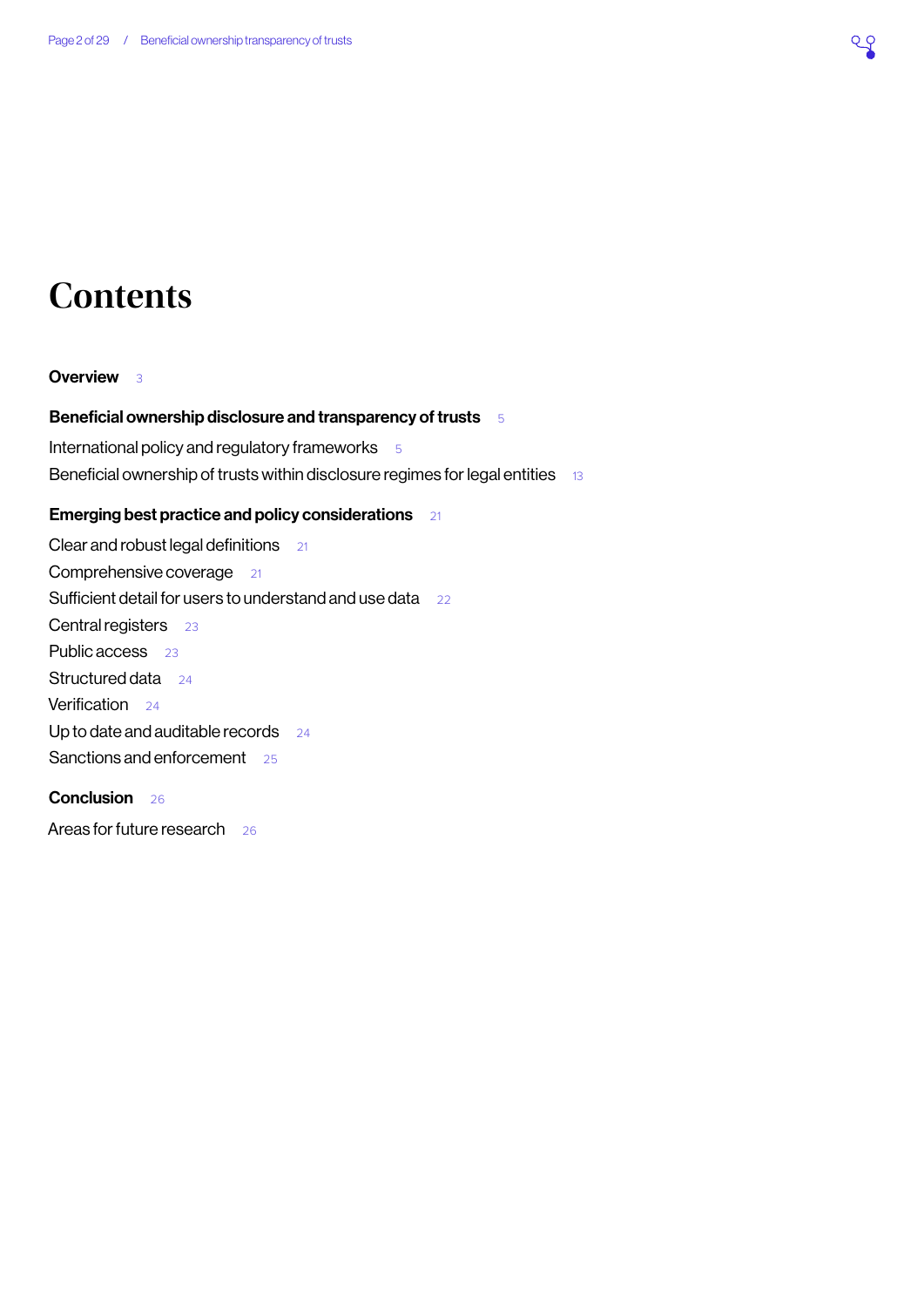# <span id="page-2-0"></span>**Overview**

Trusts are widely recognised as asset holding vehicles that can be used for a range of legitimate purposes. For instance, planning an inheritance; controlling and protecting family assets for children or classes of family members; holding and managing assets for vulnerable adults; or holding assets on behalf of a charity.<sup>a</sup> However, various reports published by the World Bank,<sup>[1](#page-26-0)</sup> the Organisation for Economic Co-operation and Development (OECD),<sup>[2](#page-26-0)</sup> the Financial Action Task Force (FATF),<sup>[3](#page-26-0)</sup> and several civil society organisations  $(CSOs)^4$  $(CSOs)^4$  have also revealed the illegitimate use of trusts to hide identities and ownership of assets, especially using trusts as a final step in a complex ownership chain of companies. A World Bank study across 30 years found that nearly 70% of more than 200 large-scale corruption cases relied on anonymously owned companies, including the use of trusts and shell companies to disguise ownership.[5](#page-26-0)

Identifying the beneficial owners of trusts can help reveal a trust's control and ownership structure, as well as any companies contained within it. As a part of their anti-money laundering and combatting the financing of terrorism (AML/CFT) policies, many governments have committed to beneficial ownership transparency (BOT) of legal entities – that is, collecting legal entities' beneficial ownership (BO) data in a register and making it available to data users. There is a growing recognition of government-run central and open public registers as a primary source of BO data. Nonetheless, limited effort has been made so far to centrally register the BO data of trusts or similar legal arrangements, except when they might appear in the ownership structure of a legal entity. Even in the latter case, there appears to be limited understanding and knowledge of the BO of trusts, which, when trusts appear in the ownership structures of legal entities, can create a significant blind spot in disclosure regimes. Compared to

the BO of legal entities, the literature on the BOT of trusts or similar legal arrangements is also limited, and the topic is yet to be researched in depth.

This policy briefing aims to contribute to filling this gap by analysing the existing policy and regulatory framework on the BOT of trusts at an international level, and highlights research and policy recommendations on the issue whilst identifying the gaps for further research. The aim is to help policymakers and those implementing or supporting BOT to think through various issues and approaches toward ensuring the BOT of trusts, as well as to outline considerations for operationalisation by identifying emerging best practice in legal and policy reforms. This briefing identifies the creation of central registers of BO of trusts as the best approach to regulate and prevent the misuse of trusts. So far, the EU's fifth anti-money laundering directive (AMLD5) is the only international regulatory framework that requires this. The framework also has fewer loopholes with respect to when to disclose information and what information to disclose. Best practice in the in the disclosure of the BO of legal entities (as covered in the Open Ownership Principles  $(00 \text{ Principles})^6$  $(00 \text{ Principles})^6$ ) provides a framework for thinking about how best to implement BOT of trusts, although there will be some key differences in discussions on certain aspects, such as whether information should be made public. Where jurisdictions are implementing BOT of legal persons, and when trusts feature in the ownership structure of a legal person, the information on the BO of trusts should, at a minimum, be made available to the public.

For those with a limited understanding of the concept of trusts and how they function, it is recommended to read this policy briefing in conjunction with the Open Ownership (OO) briefing, *An introduction to trusts*,<sup>b</sup> which

a Broadly speaking, there are three main types of trusts: express trusts, implied trusts, and statutory trusts. This paper mainly deals with express trusts. The term "trust(s)", as used in this paper, refers to express trusts or similar legal arrangements with express trust-like features. For more details on different types of trusts, their features, and the legitimate and illegitimate uses of trusts, see: Ramandeep Chhina, "An introduction to trusts", OO, July 2021.

**b** Ramandeep Kaur Chhina, "An introduction to trusts", OO, July 2021, [https://www.openownership.org/uploads/OO%20Introduction%20to%20trusts%20](https://www.openownership.org/uploads/OO%20Introduction%20to%20trusts%20briefing%20July%202021.pdf) [briefing%20July%202021.pdf.](https://www.openownership.org/uploads/OO%20Introduction%20to%20trusts%20briefing%20July%202021.pdf)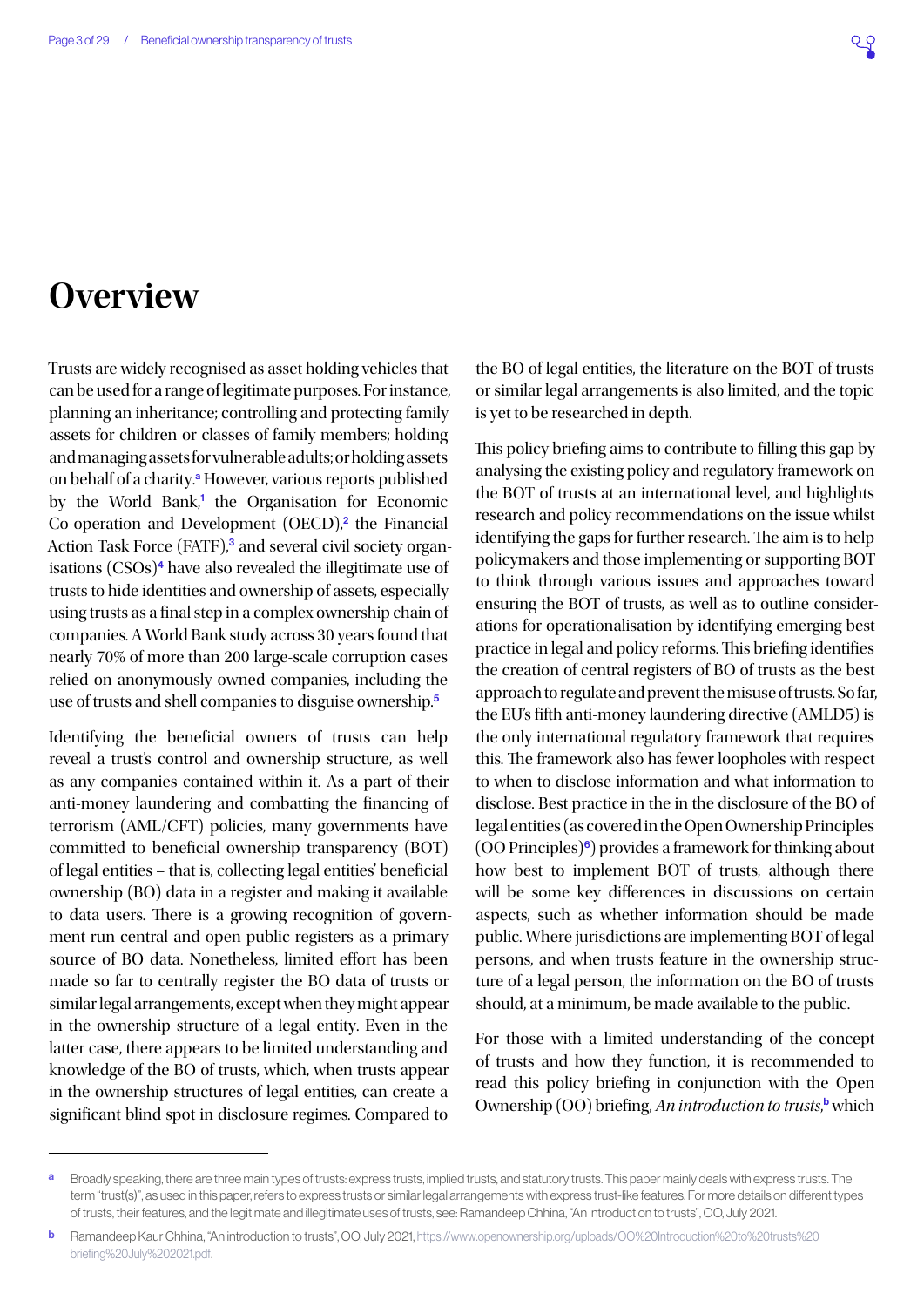discusses in detail the history and various types of trusts, roles of trusts parties, the legitimate and illegitimate uses of trusts, as well as outlining examples of current practice on the treatment of trusts in a variety of countries.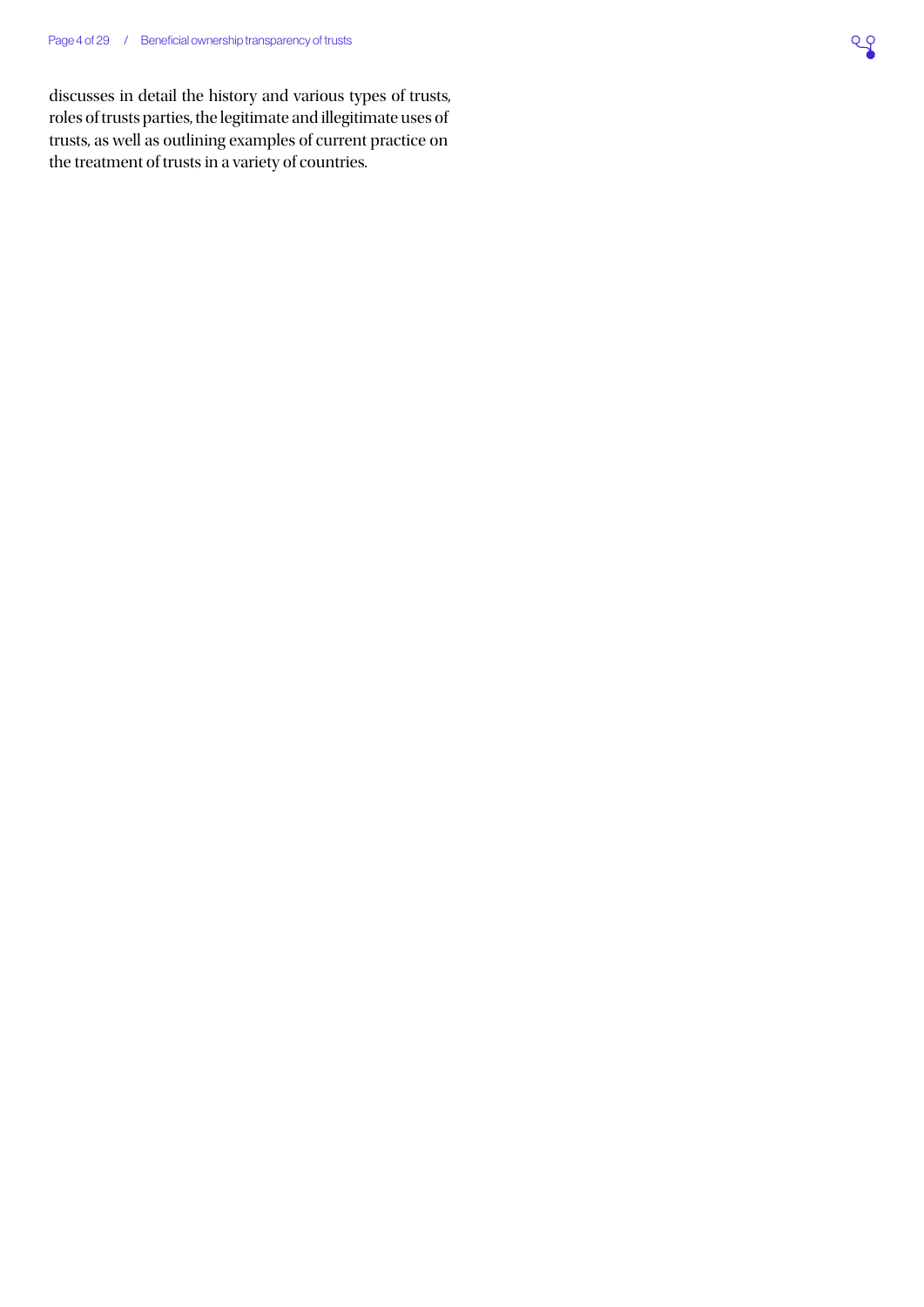# <span id="page-4-0"></span>**Beneficial ownership disclosure and transparency of trusts**

# International policy and regulatory frameworks

The BOT of trusts has become a major policy and regulatory concern for international AML/CFT standard-setting bodies. The EU (AMLD5), the FATF (Recommendation 10), and the OECD (Common Reporting Standard) have developed the three main international instruments dealing with BO of trusts. This section analyses these policy frameworks at the international level.

#### **Defining the beneficial ownership of trusts**

The FATF defines a beneficial owner as "the natural person(s), at the end of the chain, who ultimately owns or controls the legal arrangement, including those persons who exercise ultimate effective control over the arrangement, and/or the natural person on whose behalf a trans-action is being conducted".<sup>[7](#page-26-0)</sup> In other words, the beneficial owner is the natural person or persons who benefit from or exercise control over a trust. Considering different types of trusts, the different parties that are involved in a trust relationship and the fact that the documents that contain this information are private, it sometimes becomes difficult to identify which party benefits from or exercises control over a trust. For instance, in a discretionary trust, a trustee is expected to have discretion on deciding when, how, and to whom the trustee would distribute the trust assets.

However, there is a possibility that a settlor might still be retaining control over a trustee (or the trust) through a letter of wishes, by appointing a protector, or by giving power of attorney to a close associate to either veto or remove the trustee.

To mitigate the complexity in identifying the beneficial owners of trusts, the FATF and the AMLD5 have defined all of the parties involved in a trust as the trust's beneficial owners. The following roles need to be identified and verified:

- settlor(s);
- trustee(s);
- protector(s) (if any);
- beneficiaries or class of beneficiaries; and
- any other natural person exercising ultimate effective control over the trust.<sup>c</sup>

For other legal arrangements similar to trusts – such as *fiducia*, certain types of *treuhand*, *fideicommissum*, private foundations, or *waqf*, where such arrangements have a structure or functions similar to trusts – parties in equivalent or similar positions, as for trusts above, are required to be identified and verified.<sup>[8](#page-26-0)</sup>

The wording used here for the definition of BO of trusts is the one provided by the AMLD5. There is a difference between the FATF and AMLD5 definition of beneficial owners of trusts – the FATF definition does not use plurals for "settlor" and "protector", as has been used in AMLD5. The approach of AMLD5 is in fact a better approach to cover all settlors and protectors within the scope of the definition, as there might be more than one.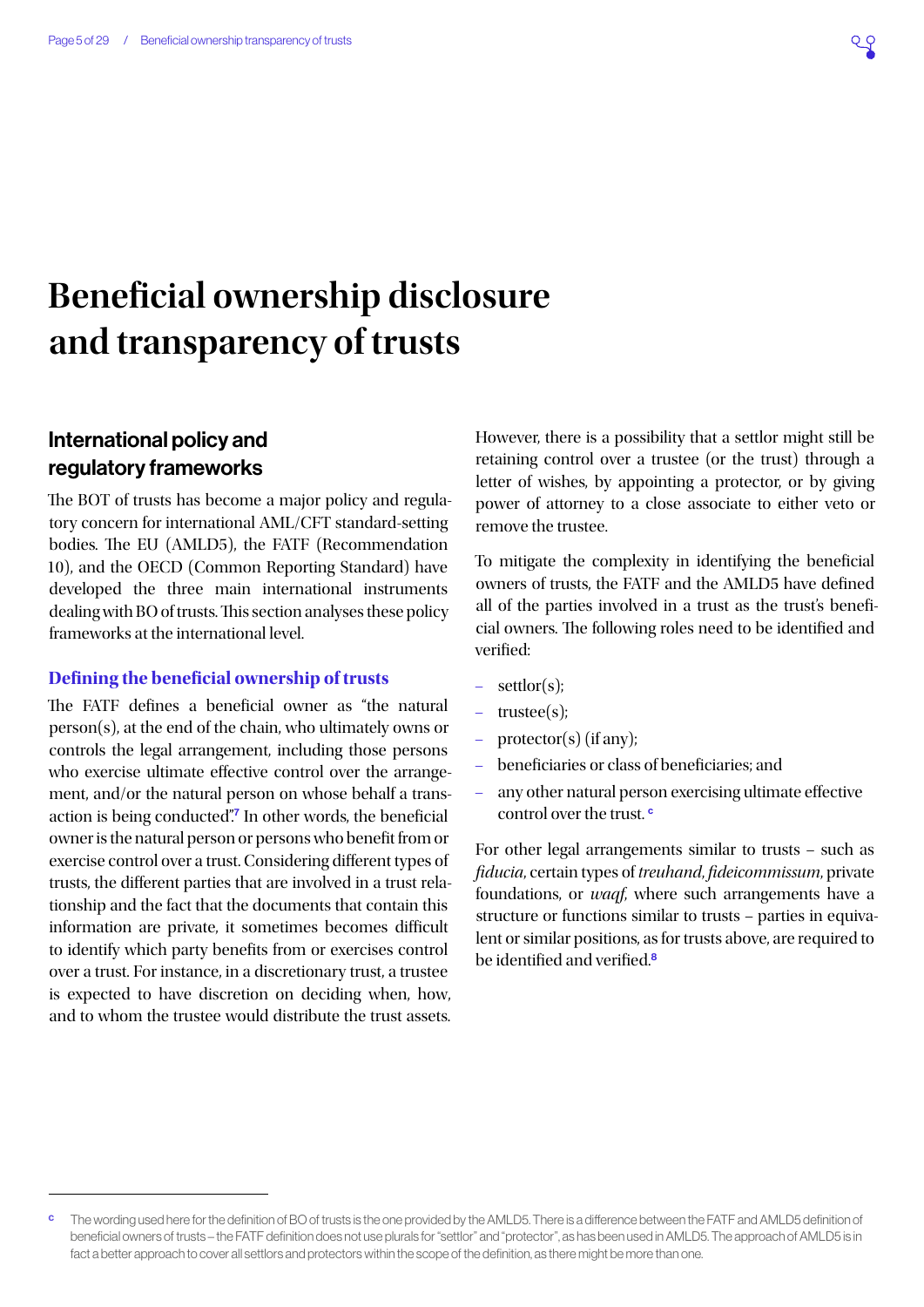<span id="page-5-0"></span>Unlike the definition of beneficial owners of legal persons, as provided by FATF Recommendations, there is no cascading test<sup>d</sup> applicable to identifying the BO of trusts; all the parties to a trust have to be identified from the beginning when establishing a business relationship. Thresholds commonly feature in definitions of BO of legal persons – e.g. 25% or more voting rights or shares for companies. However, because of the nature of trusts and the difficulty in establishing who exercises ultimate control, or who ultimately benefits from the arrangement, no thresholds apply to trusts. To ensure no beneficial owners are left undeclared, the common approach taken is to consider all parties to a trust as beneficial owners. The FATF and the AMLD5 require that all parties to a trust should be identified and verified from the beginning, regardless of the proof of control.[9](#page-26-0) For instance, settlor(s) should be identified whether it is a revocable or irrevocable trust.<sup>e</sup> Similarly, all beneficiaries or each class of beneficiaries should be identified even if it is a discretionary trust<sup>f</sup> or a trust in which a particular beneficiary only holds a beneficial interest of 1% in the trust property.[10](#page-26-0)

The OECD's Common Reporting Standard (CRS) for automatic exchange of financial account information is currently implemented by more than 100 jurisdictions (including all EU member states); its definition of beneficial owners of trusts does not differ drastically from the

Despite the apparent uniformity in the definitions of beneficial owners of trusts, as indicated in the table below, there are several minor differences that have the potential to create some uncertainty in their application at a practical level. For instance, if there is more than one settlor or protector for a trust, a trustee can, under the FATF definition, simply register only one settlor or protector instead of all settlors or protectors.<sup>h</sup> Thus, the definition of beneficial owners of trusts or similar legal arrangements should be made uniform at the international level.

AMLD5 and the FATF definitions, except that the CRS uses the term "controlling persons" instead of "beneficial owners"<sup>9</sup> The CRS clearly states that the term "controlling" persons […] must be interpreted in a manner consistent with the FATF"<sup>[11](#page-26-0)</sup>

d A cascading test is an identification process as provided in the FATF's "Interpretive Note to Recommendation 10" to determine the existence of at least one natural person as a beneficial owner of a legal person when conducting customer due diligence checks. The process contains three steps which are to be used in succession when a previous step fails to identify the beneficial owner of a legal person. The first step is to obtain and verify the identity of the natural persons who ultimately have a controlling ownership interest in a legal person (whether by shares, voting, property, or other rights). If there is a doubt under the first step as to whether a person(s) with controlling ownership interest is a beneficial owner, or where no natural person exerts control through ownership interests, then the second step is to identify a natural person exercising control of the legal person through other means. Where no natural person(s) is identified under the first or second step, the third and final step is to identify and take reasonable measures to verify the identity of the relevant natural person who holds the position of senior managing official. This might not, however, be the approach taken, or preferred, by all jurisdictions which require the ultimate beneficial owners to be identified rather than compromising with the identification of senior officials as beneficial owners. For the criticism of this approach, see: Knobel and Meinzer, "Drilling down to the real owners – Part 2", 3.

In a "revocable trust", a settlor retains the power to change the terms of the trust or revoke it at any time prior to his or her death and thereby retains control over the assets placed in the trust. Whereas, in an "irrevocable trust", the settlor is generally unable to change the terms of the trust once the trust agreement is executed.

f "Discretionary trust" is one that allows the settlor to place the assets under the trust at the discretion of the trustee(s), who will decide who is to benefit and how.

g The OECD Commentaries to the CRS provide that "In the case of a trust, the term 'Controlling Persons' means the settlor(s), the trustee(s), the protector(s) (if any), the beneficiary(ies) or class(es) of beneficiaries, and any other natural person(s) exercising ultimate effective control over the trust. The settlor(s), the trustee(s), the protector(s) (if any), and the beneficiary(ies) or class(es) of beneficiaries, must always be treated as Controlling Persons of a trust, regardless of whether or not any of them exercises control over the trust. … In addition, any other natural person(s) exercising ultimate effective control over the trust (including through a chain of control or ownership) must also be treated as a Controlling Person of the trust with a view to establishing the source of funds in the account(s) held by the trust, where the settlor(s) of a trust is an Entity, Reporting Financial Institutions must also identify the Controlling Person(s) of the settlor(s) and report them as Controlling Person(s) of the trust. For beneficiary(ies) of trusts that are designated by characteristics or by class, Reporting Financial Institutions should obtain sufficient information concerning the beneficiary(ies) to satisfy the Reporting Financial Institution that it will be able to establish the identity of the beneficiary(ies) at the time of the pay-out or when the beneficiary(ies) intends to exercise vested rights." (*Standard for Accounting Exchange of Information in Tax Matters*, OECD, (2nd edn, OECD Publishing), 2018, 198-199)

Here, it could be argued that when the FATF Recommendation 25 states "adequate, accurate and timely" information on BO of trusts, it implies information on all settlors and/or protectors, if there are more than one, OR that the FATF Recommendation 25 should be interpreted as a "minimum" requirement with best practice to disclose all settlor(s) and/or protectors. Nonetheless, the uncertainty it might result into when the FATF standards are transposed into national law cannot be overlooked.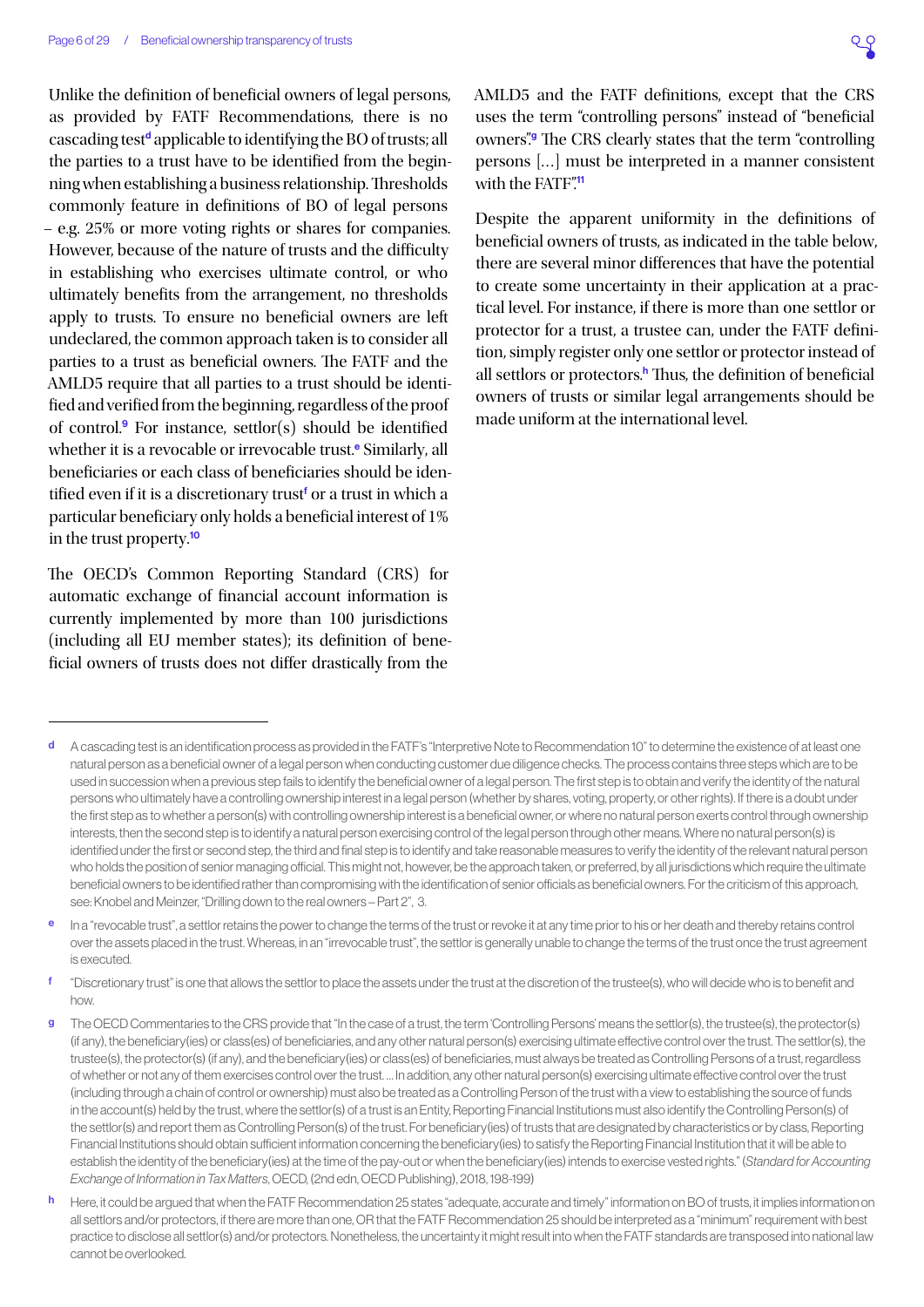

#### Table 1. Overview of who is included within the definitions of the beneficial ownership of trusts or similar legal arrangements in three main international frameworks

| <b>Definition of beneficial</b><br>ownership | <b>FATF</b> (Interpretative Note to<br><b>Rec. 10)</b>                                                                                       | EU AMLD5 (Art. 31)                                                                  | <b>OECD/CRS</b> (Section VIII,<br>subparagraph D6)                                  |
|----------------------------------------------|----------------------------------------------------------------------------------------------------------------------------------------------|-------------------------------------------------------------------------------------|-------------------------------------------------------------------------------------|
| <b>Trusts</b>                                | the settlor                                                                                                                                  | the settlor( $s$ )                                                                  | the settlor( $s$ )                                                                  |
|                                              | the trustee $(s)$                                                                                                                            | the trustee $(s)$                                                                   | the trustee $(s)$                                                                   |
|                                              | the protector (if any)                                                                                                                       | the protector( $s$ ) (if any)                                                       | the protector( $s$ ) (if any)                                                       |
|                                              | the beneficiaries or class of<br>beneficiaries                                                                                               | the beneficiaries or class of<br>beneficiaries                                      | the beneficiar (ies) or class (es)<br>of beneficiaries                              |
|                                              | any other natural person<br>exercising ultimate effec-<br>tive control over the trust<br>(including through a chain of<br>control/ownership) | any other natural person<br>exercising ultimate effective<br>control over the trust | any other natural person<br>exercising ultimate effective<br>control over the trust |
| Other types of legal<br>arrangements         | persons in equivalent or<br>similar positions                                                                                                | persons in equivalent<br>positions in similar legal<br>arrangements                 | persons in equivalent or<br>similar positions                                       |

#### **Disclosure requirements**

Both the FATF Recommendations and the AMLD5 require countries to take certain measures to ensure the BOT of trusts. However, there are differences in the approaches taken by the two frameworks. The FATF Recommendations are more relevant for obliged entities that are subject to AML/CFT regulations, whereas the AMLD5 requirements extend beyond obliged entities, requiring the member countries to establish a central register of the BO of trusts. This section discusses the requirements of the BOT of trusts by analysing three key aspects covered in these frameworks: a) disclosure requirements imposed on trustees; b) requirements for financial institutions and designated non-financial businesses and professions (DNFBPs); and c) the requirement to establish a central BO register of trusts.

#### **Requirements for trustees**

Both the FATF and the AMLD5 impose requirements on trustees to obtain and hold adequate, accurate, and current BO information regarding the trust. Nonetheless, there is a major difference in the approach taken, as highlighted in [Table 2](#page-7-0) below.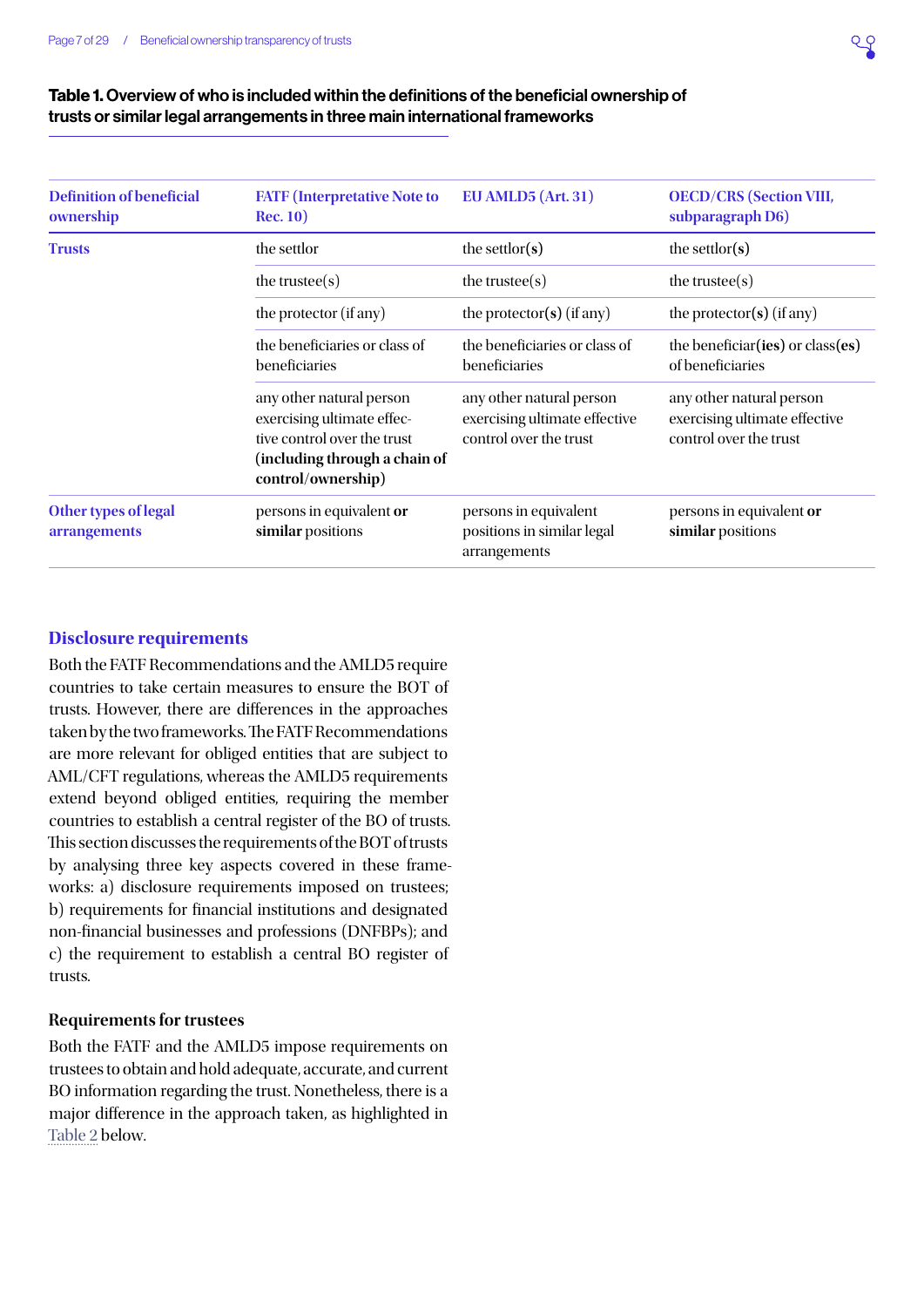#### <span id="page-7-1"></span><span id="page-7-0"></span>Table 2. Trustee obligations: FATF vs. AMLD5

| <b>FATF</b>                                                                                                                                                                                                                      | <b>AMLD5</b>                                                                                                                                                                                                                                                                                                                                                                                                                         |
|----------------------------------------------------------------------------------------------------------------------------------------------------------------------------------------------------------------------------------|--------------------------------------------------------------------------------------------------------------------------------------------------------------------------------------------------------------------------------------------------------------------------------------------------------------------------------------------------------------------------------------------------------------------------------------|
| Trustees of any express trust governed under their law to<br>obtain and hold adequate, accurate, and current BO informa-<br>tion regarding the trust                                                                             | Trustees of any express trust administered in the member<br>state shall obtain and hold adequate, accurate, and current BO<br>information regarding the trust <sup>i</sup>                                                                                                                                                                                                                                                           |
| Trustees required to disclose their status as a trustee to<br>financial institutions and DNFBPs, when as a trustee, forming<br>a business relationship or carrying out occasional transactions<br>above the prescribed threshold | Trustees or persons holding equivalent positions in similar<br>legal arrangements shall disclose their status and provide<br>the relevant information on beneficial owners to obliged<br>entities in a timely manner, where, as a trustee or as a person<br>holding equivalent position in similar legal arrangements, they<br>form a business relationship or carry out occasional transac-<br>tions above the prescribed threshold |

To give an example, under the FATF standards, if a trust is governed by the law of Country A, Country A will require trustees to obtain and maintain the BO information on the trust. However, if a trust is governed by the law of Country B but its trustee is a resident in Country A, the trustee is not required under Country A's laws to obtain and maintain the BO information of the trust, notwithstanding such a requirement on the trustee by the law of Country B. Such a scenario would result in a problem for Country B, as it would be difficult for Country B to practically enforce its disclosure requirement on a trustee that is resident in Country A. To deal with this issue, the approach taken by the AMLD5 appears to be better, in that it requires EU member states to impose a requirement to obtain and hold BO information on all trustees if a trust is administered in their respective jurisdiction. Now, if Country B authorities need to obtain this information, it might be available in a timely manner under the AMLD5 (if Country A is an EU member state).

#### Box 1: Provisions requiring trustees to obtain and hold beneficial ownership information relevant for non-trust law countries<sup>j</sup>

Under the **AMLD5**, trustee requirements are applicable to all EU member states – whether a trust law country<sup>k</sup> or non-trust law country – if they allow the administration of trusts within their state (i.e. by trustee(s) resident in the member state).

If the country is not an EU member state, it is not mandatory for non-trust law countries under the **FATF**  to require trustees residing in their country to obtain and hold BO information on trusts. Nonetheless, it is best practice to incorporate and apply such a provision in non-trust law countries: first, to understand the activity of trusts administered within their jurisdiction;

and second, to ensure effective international cooperation under the FATF standards when such information is requested by a foreign counterpart regarding a trustee resident in a non-trust law country.

Under the **OECD's CRS**, if a country is a CRS participating jurisdiction (whether it is a trust law country or non-trust law country), the requirement to obtain and hold information on the beneficial owners of a trust is imposed on trusts which qualify as Reporting Financial Institutions under the CRS and are resident in the participating jurisdiction (i.e., if any one of their trustee(s) is a resident in the jurisdiction).<sup>[12](#page-26-0)</sup>

Administration of a trust in a member state is defined as the trustee being a resident in the member state.

The expression "non-trust law countries" is used for those countries which do not allow the creation of trusts or similar legal arrangements under their domestic law. Such jurisdictions need not necessarily prohibit foreign law trusts from operating within the jurisdiction.

The expression "trust law countries" has been used for those countries which allow the creation and recognition of trusts or similar legal arrangements under their domestic law.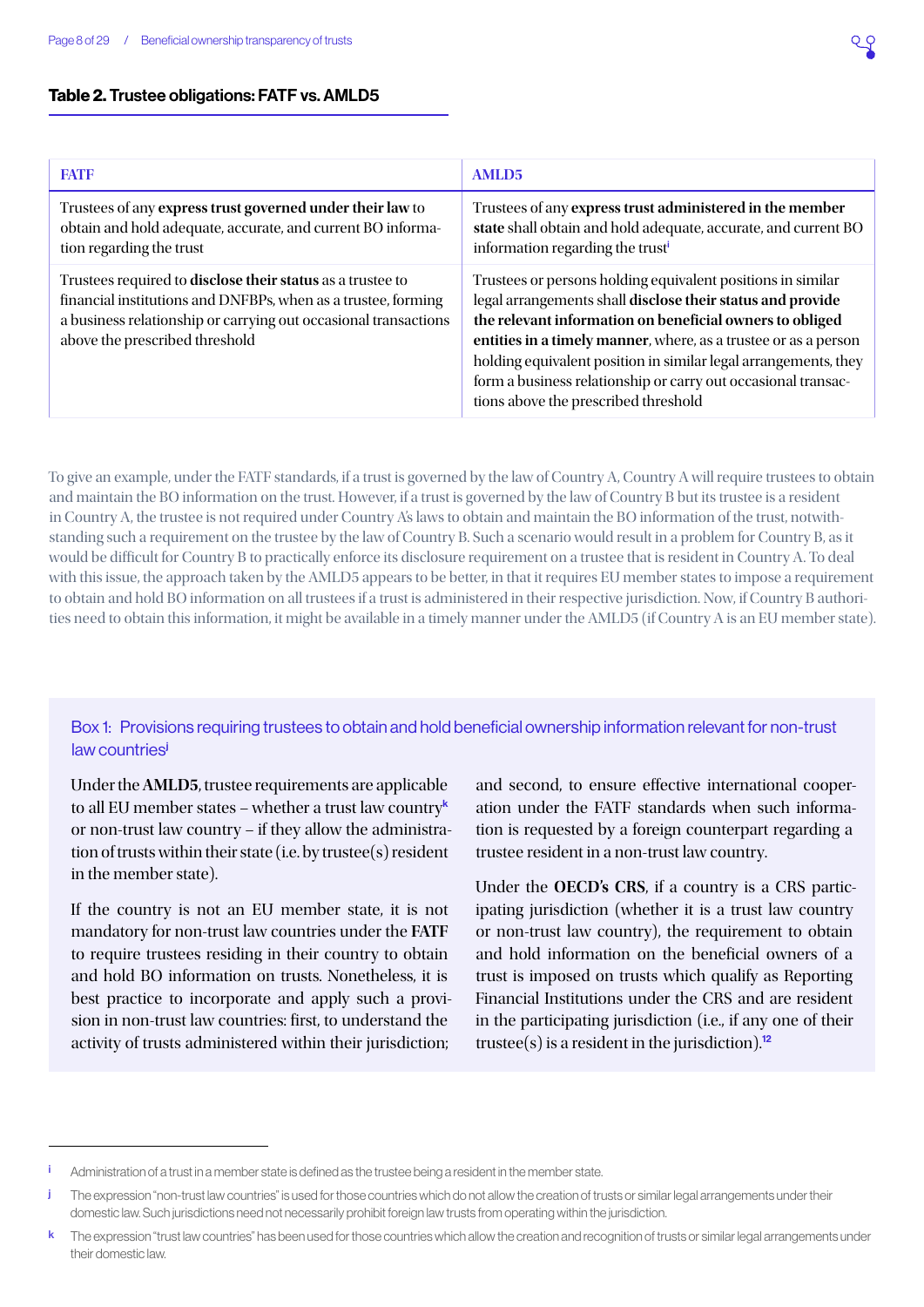<span id="page-8-1"></span>The FATF standards and the AMLD5 also differ in the disclosure requirements that are imposed on trustees. The AMLD5 goes beyond the FATF standards in requiring trustees entering into a business relationship or carrying out occasional transactions above the threshold to not only disclose their trustee status to financial institutions and DNFBPs, but to also disclose information on all the beneficial owners of the trust. Again, the approach taken by the AMLD5 is a better approach to ensuring accurate BO information is provided and held by reporting entities, imposing a two-way obligation on both trustees and reporting entities rather than imposing a requirement only on reporting entities to collect and hold such information.

#### **Financial institutions and designated non-financial businesses and professions**

Under both the FATF standards and the AMLD5, financial institutions and DNFBPs are required, as a part of their customer due diligence (CDD) checks, to identify and take reasonable steps to verify the identity of the beneficial owners of trusts. Accordingly, the majority of countries have imposed this requirement on their financial institutions and DNFBPs. In fact, financial institutions and DNFBPs are the main source of BO information on trusts when they establish any business relationship with these reporting entities, for in the majority of jurisdictions trusts are still not required to be registered.[13](#page-26-0) However, there are two main issues that have been identified in the FATF mutual evaluations with the application of these requirements:

- the information that has been obtained and held by the financial institutions and DNFBPs is not always up to date; and
- it is difficult for competent authorities to get hold of this BO information in a timely manner from financial institutions and DNFBPs, as there are deficiencies in the legal framework.<sup>[14](#page-26-0)</sup>

#### **Central beneficial ownership register of trusts**

The FATF standards do not require countries to establish a central register for trusts, although it is one of three complementary approaches identified by the FATF as best practice.[15](#page-26-0) However, establishing a central register of BO of trusts, similar to the register for legal persons, is something that is already a requirement under the AMLD5. As the AMLD5 is the only regulatory framework currently requiring central BO registers of trusts, this will be explored in more detail in the following section (see also, [Box 2\)](#page-8-0).

#### <span id="page-8-0"></span>Box 2: AMLD5 requirements for central beneficial ownership registers of trusts

- To establish a central BO register of trusts which shall hold information on trusts where:
	- a. a trustee is a resident in the member state; or
	- b. if the place of residence of the trustee is outside the EU, a trustee enters into a financial relationship in the name of the trust in the member state; or
	- c. if the place of residence of the trustee is outside the EU, a trust acquires real estate in the name of the trust in a member state.
- To provide access to the central BO register of trusts to:
	- a. competent authorities and Financial Intelligence Units (FIUs), without any restriction;
	- b. obliged entities, within the framework of their CDD requirements;
	- c. any natural or legal person who can demonstrate a "legitimate interest"; and
	- d. any natural or legal person who files a written request in relation to a trust, where the trust holds or owns controlling interest in any corporate or other legal entity through direct or indirect ownership.
- To set minimum BO data details that should be made available to the public or a third party, i.e. the name, the month and year of birth, the country of residence, and the nationality of the beneficial owner, as well as the nature and extent of beneficial interest held in the trust.
- To require reporting entities and, possibly, the competent authorities of the EU member state to report any discrepancies in the BO register.
- To grant an exemption, in exceptional circumstances and on a case-by-case basis, to protect the BO information on trusts from public disclosure (e.g. to mitigate personal safety risk), and to establish proper mechanisms for assessing and granting such exemptions.

Specifically, there are two provisions in the AMLD5 that require further discussion: the scope of and access to the register.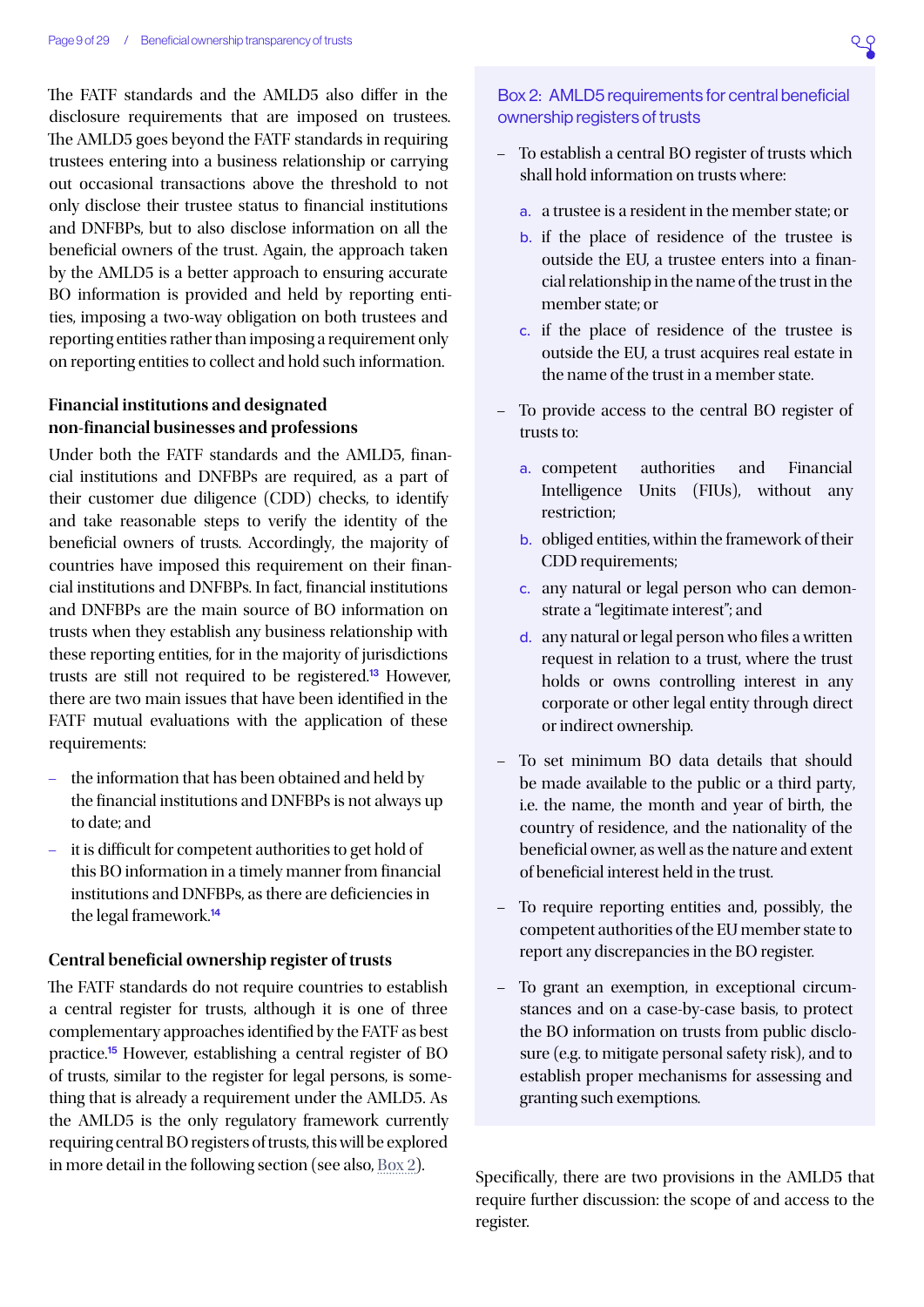#### <span id="page-9-1"></span>**Scope of the register**

The AMLD5 has widened the scope of the trusts that are required to be registered in the central BO register. In the majority of jurisdictions that require the registration of trusts, registration is only the case if a trustee is resident in the respective jurisdiction or the trust has any tax liability.<sup>[16](#page-26-0)</sup> This has been identified as a major loophole which can be exploited by criminals by re-locating the administration of their trust outside a country imposing such a registration requirement.[17](#page-26-0)

The AMLD5 now provides that the requirement for the registration of a trust is triggered when the trust is administered in the EU member state; engages in a business relationship; or acquires real estate in the respective EU jurisdiction. Although this is a welcome provision, there is still scope for further improvement. To achieve better effectiveness of the central BO register for trusts, jurisdictions should require the registration of trusts whenever:

- a. any of the parties to a trust (including settlor and beneficiary) is a resident in that state; and
- b. the trust is created or governed by the law of the member state, not only when it is administered in the member state.

To give an example, the UK transposed the AMLD5 prior to leaving the EU, so a trust that is created and governed by the law of the UK is not required to register in the UK central BO register of trusts if its trustee(s) is not resident in the UK, does not hold any UK assets, or has no tax liability in UK, even if the settlor was a UK resident and domiciled in the UK when the trust was settled, or if the settlor and/ or the life interest beneficiary is a UK resident and pays tax on the income and gains. Such a trust might be engaged in criminal activities outside the UK, but the UK will have no details on record for this trust in the register.

The AMLD5 also does not precisely define the term "business relationship", which according to Andres Knobel should be defined broadly to include, for instance, "opening a bank account, providing goods or services, or having any type of operations in the [respective EU state]."[18](#page-26-0) In the UK, the term has been interpreted to include business relationships with any UK service providers that are subject to UK AML/CFT law and regulations. This includes, for instance, banks, investment managers, lawyers, accountants, tax advisers, trust and company service providers, and real estate agents. This is a very important provision that should be followed by all countries to prevent trusts from posing financial crime risks to the jurisdiction.

#### **Access**

Unlike the requirements for central BO registers for legal persons, the AMLD5 does not require the central BO register for trusts to be made public. It provides that the BO information on trusts should be made available only to those natural or legal persons who demonstrate a legitimate interest.

Due to the nature of trusts being private arrangements, there has always been a strong reluctance and argument against the public disclosure of the BO information of trusts. Generally, these arguments are based on the right to privacy, the complexity of registering the BO information of trusts, and that the beneficiaries may not know about the existence of a trust.[19](#page-26-0) It has also been argued that since most trusts are legitimate and involve private family matters, such obligations would be too cumbersome.<sup>[20](#page-26-0)</sup> This argument against the public disclosure of the BO information of trusts has also been upheld by a decision dated 21 October 2016 of the French Constitutional Court (*Conseil Constitutionnel*), which cancelled the Public Register of Trusts that came into force in France in May 2016 (see [Box 3\)](#page-9-0).<sup>[21](#page-26-0)</sup>

#### <span id="page-9-0"></span>Box 3: France, Constitutional Court, Decision 2016-591 QPC of 21 October 2016[22](#page-26-0)

In France, the Public Register on Trusts became effective on 10 May 2016. A case was brought to the French Constitutional Court by a US citizen, who was a tax resident in France, questioning whether the public nature of the Register of Trusts complied with the French constitution, especially regarding the right to privacy guaranteed by Article 2 of the Rights of Man and of the Citizen. The Court in this case had to consider two constitutional principles: a) the objective of this register to fight tax evasion; and b) the right to privacy protected by Article 2 of the Rights of Man and of the Citizen.

The French Court ruled against the public disclosure of the register of BO on the grounds that:

*the Parliament, which did not specify the quality nor the motives that justify consulting the register, did not limit the people that have access to the information in this register, placed under the responsibility of the tax administration.*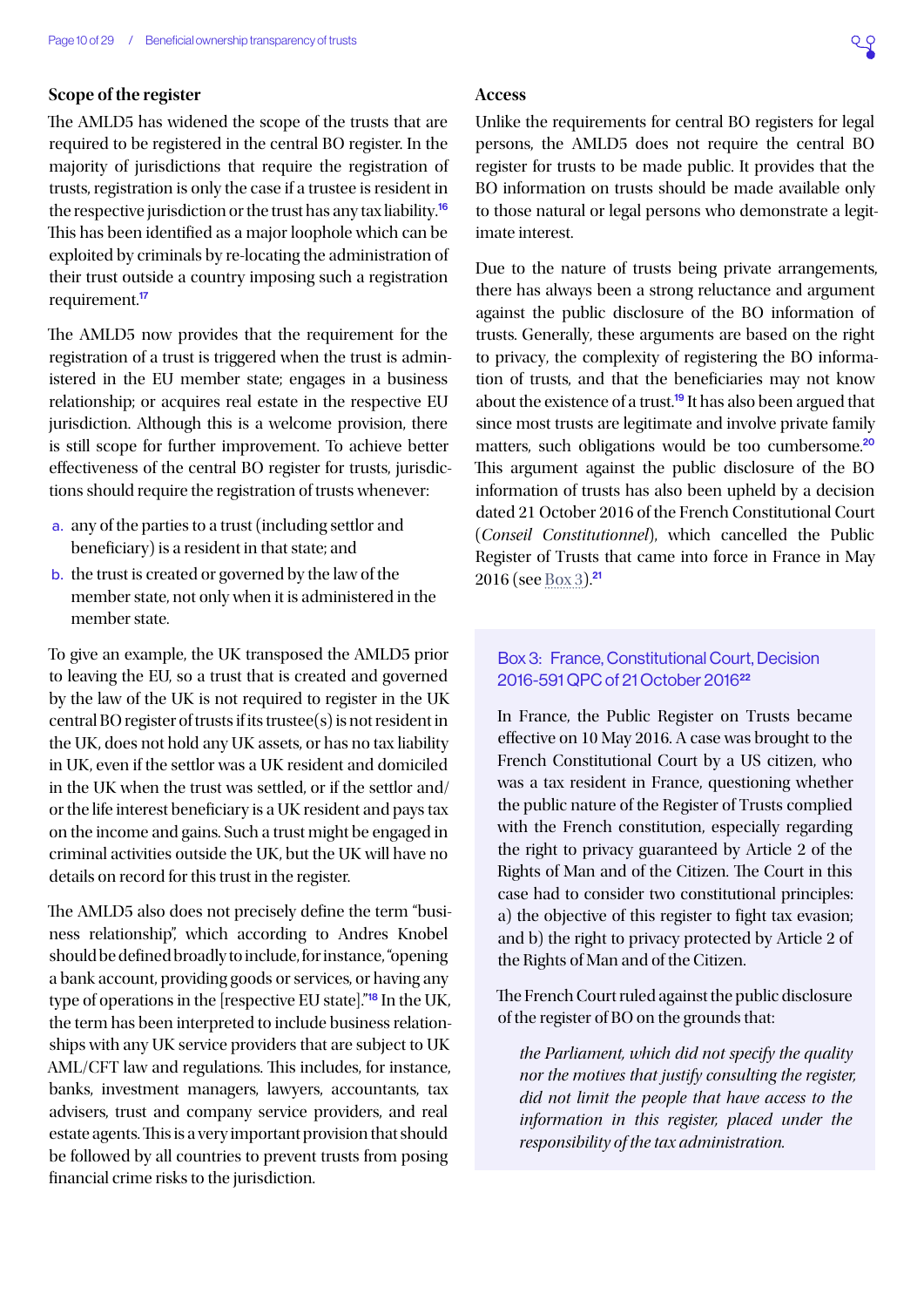<span id="page-10-0"></span>In those circumstances, the court commented in this decision that:

*these disputed provisions have a clearly disproportionate effect on the right to respect for private life with regard to the objectives sought.*

The Constitutional Court finally ruled that unrestricted and unregulated access to the register of trusts was manifestly disproportionate to the right to privacy. France has made its BO register of legal persons public in line with AMLD5 requirements.

On the other hand, civil society groups have advocated for BOT in the register of trusts similar to the register of legal persons. Their main argument is based on the very nature of trusts, which makes them attractive for criminal abuse – whether it be to commit financial crime (such as laundering the proceeds of corruption or tax evasion) or to fraudulently protect assets from creditors (for example, in cases of bankruptcy, financial setbacks, family disagreements, divorces, and lawsuits). It has been argued that if the existence and operation of trusts affects third parties in any way, they should be registered and, if not, they should remain private.[23](#page-26-0) Similar to the case for the public BO register for legal persons, it has been argued that the public disclosure of the BO of trusts will: support law enforcement in the detection and prosecution of financial crime; act as a powerful deterrent for criminals; and help in tackling corruption.[24](#page-26-0)

The AMLD5 appears to have taken a middle approach by allowing public access to the BO information when a legitimate interest can be demonstrated. The term legitimate interest is, however, not defined in the directive and is left to the discretion of the states. Nonetheless, the directive provides that when defining the term, member states should include "preventive work in the field of antimoney laundering, counter terrorist financing and associate predicate offences undertaken by non-governmental

organisations and investigative journalists" in their definitions.[25](#page-26-0) How narrowly or broadly this term is interpreted by jurisdictions in their domestic law and the procedure laid down to prove legitimate interest remains to be seen, and will determine the accessibility of the BO information of trusts to third parties. The interpretation might result in making this information almost inaccessible to third parties,<sup>1</sup> or it might become a useful clause for third parties, including journalists and non-profit organisations, to access and analyse the relevant information to combat financial crime in similar ways they have done using public registers of BO of legal persons.<sup>m</sup>

Despite the limited public access to the central BO register of trusts provided in the AMLD5, a few EU countries have already gone beyond the requirements of the directive to provide public access to the BO information on trusts to promote transparency. [Box 4](#page-11-0) outlines the approaches of a few countries who have transposed the AMLD5 to accessibility of their BO information on trusts.

For instance, a Global Witness report (2017) has given a few country example of Czech Republic, Italy, and Latvia as to how narrowly this term "legitimate interest" was interpreted in their domestic law, as required earlier under the EU 4AMLD in the case of central BO register of legal persons (Worthy, "Don't take it on trust", 13). In Barbados, for instance, the BO information on trusts will only be disclosed by court order, in any civil or criminal proceedings (FATF Mutual Evaluation of Barbados, 2018).

m In the UK for instance, the term "legitimate interest" has not been defined. However, a criteria to determine "legitimate interest" has been provided under Regulation 45ZB(11) of the Money Laundering and Terrorist Financing (Amendment) (EU Exit) Regulations 2020, which provides that a person may request to access the BO information of a trust if a person can demonstrate that the person is involved in an investigation into suspected money laundering or terrorist financing activity and there is a reasonable suspicion that the trust is being used for money laundering or terrorist financing (see also: Becky Bailes and Alexander Erskine, "The UK Trust Register – where are we now?", Lexology, 27 October 2020), [https://www.lexology.com/library/detail.aspx?g=38b87fca-](https://www.lexology.com/library/detail.aspx?g=38b87fca-4966-47d1-b9f6-2f54142b5388)[4966-47d1-b9f6-2f54142b5388\)](https://www.lexology.com/library/detail.aspx?g=38b87fca-4966-47d1-b9f6-2f54142b5388). Whether that includes non-governmental organisations and investigative journalists is not clear. The perception, however, is that criteria to demonstrate "legitimate interest", as provided in the Regulations, is quite high for anybody to meet before the information can be accessed (see also: Sam Epstein, Jennifer Smithson, and Ethan Yu, "5MLD: major changes to the UK trust register", Tax Journal, 6 November 2020, [https://www.macfarlanes.](https://www.macfarlanes.com/media/3581/tax-journal-5mld-major-changes-to-the-uk-trust-register.pdf) [com/media/3581/tax-journal-5mld-major-changes-to-the-uk-trust-register.pdf.](https://www.macfarlanes.com/media/3581/tax-journal-5mld-major-changes-to-the-uk-trust-register.pdf)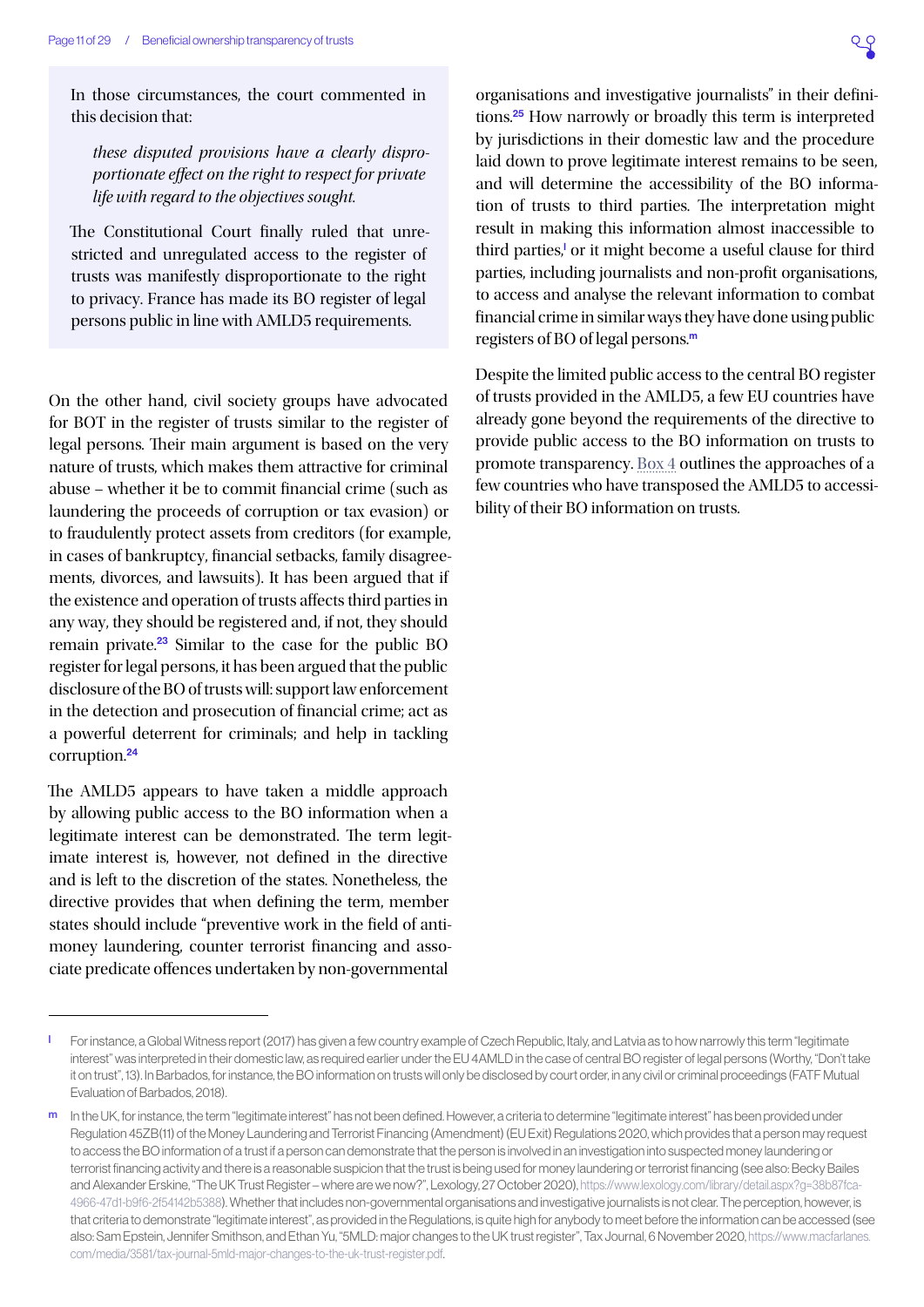<span id="page-11-1"></span><span id="page-11-0"></span>Box 4: Examples of access to beneficial ownership registers of trusts or similar legal arrangements

- **Austria and Germany**: Austria and Germany have gone beyond the transparency requirements of the AMLD5 by making BO information on private foundations available to the general public.[26](#page-26-0)
- **Ireland, Malta, and the UK**: Access to the central BO register of trusts is only available to those who demonstrate a "legitimate interest".
- **Belgium**: Belgium does not have a separate centralised register on BO of trusts, but if a trust or similar legal arrangement appears in the ownership structure of a legal person, the central BO register on legal persons only displays the details of a trust or similar legal arrangement to the public, whilst the information on the beneficial owners of such trust or similar legal arrangements is only available to the natural or legal persons who can demonstrate a "legitimate interest".[27](#page-26-0)

# Beneficial ownership of trusts within disclosure regimes for legal entities

A question that often arises when discussing the BOT of trusts is how it would interact with the existing BO disclosure regimes for legal entities and what practical issues might arise. This is analysed below by dividing the question into situations where:

- trusts appear in the ownership structure of a legal entity; and
- companies appear in the ownership or control of a trust.

A comprehensive exploration of how different jurisdictions with beneficial ownership registers of legal persons have dealt with these issues is not within the scope of this paper. Rather, this section covers some of the decisions faced by implementers using scenarios.

#### **Trusts in the ownership structure of a legal entity**

Trusts are sometimes used as the last layer of secrecy in a complex corporate structure, which has been primarily designed to disguise a criminal's connection to illicit funds. Layering trusts with shell companies in different jurisdictions, as illustrated in [Figure 1](#page-12-1) below, will obfuscate BO and create a complicated and confusing trail between the criminal activities and proceeds. Arrangements are often made to span multiple jurisdictions, with trust assets, trust, and company service providers (TCSPs) and management companies each located in a different country.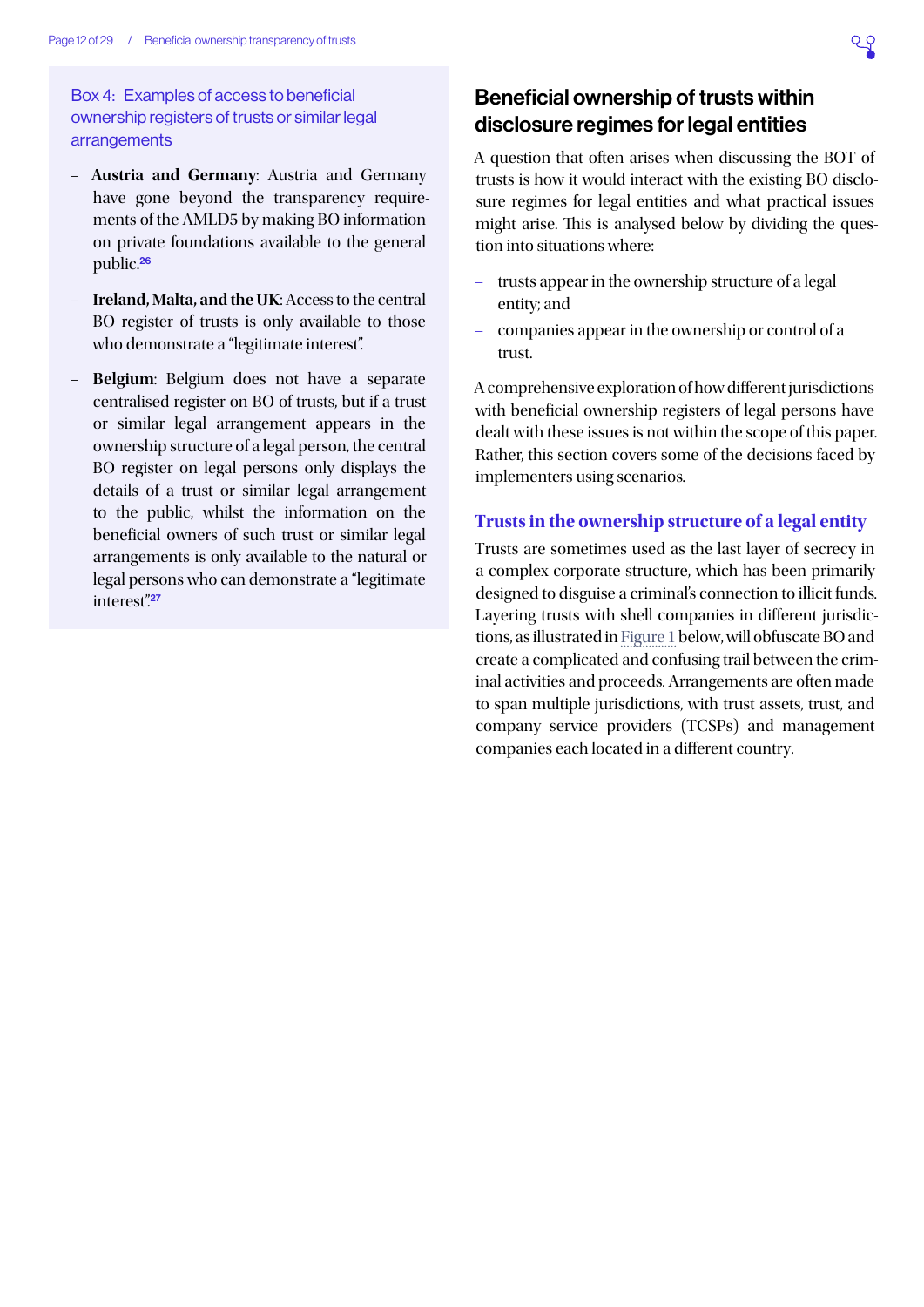<span id="page-12-1"></span><span id="page-12-0"></span>



#### Adapted from: OECD (2019)[28](#page-26-0)

If a trust appears in the ownership structure of a legal entity, the question that is often asked is: what information should be obtained and registered in the BO register for legal entities? In line with international definitions of what constitutes a beneficial owner of legal entities and trusts, rather than the name of the trust, all natural persons party to a trust should be identified in the register. Due to the challenge of knowing who actually controls and benefits from trusts because of their endless variety and complexity,<sup>[29](#page-26-0)</sup> thresholds are not relevant, and this includes: a) settlor(s); b) trustee(s); c) protector(s) (if any); d) beneficiaries or class(es) of beneficiaries; and e) any other natural person exercising control over the trust. As with other natural persons, all the relevant details of these natural persons who are the beneficial owners of the trust should be registered, including the nature or means of the ownership/ control relationship (e.g. by being a trustee of the trust). However, depending upon the jurisdiction's domestic law, the beneficial owners of the trust may apply for protection of certain information from disclosure to the public.

Implementers may also have to address some other practical questions or challenges in registering the BO data of trusts, both on the BO register of legal persons and the BO register of trusts (if established). These include, for instance, who should be recorded as a beneficiary in the register:

- 1. In the case of a discretionary trust, for example, where the **beneficiaries only hold contingent interest** in the trust. In such instances, the UK's approach is to highlight the type of trust in the register but not record the details of the contingent beneficiary on the register until the contingency is satisfied. Once the contingency is satisfied or the trust property is distributed, the details of the beneficiary should be recorded on the register.
- 2. In the case of a **class of beneficiaries who are not yet specifically named**: for example, grandchildren of person A. The UK's approach is not to identify members of a class of beneficiaries in the register unless they receive a benefit from the trust. Whether such an approach is sufficient to ensure the BOT of trusts is debatable.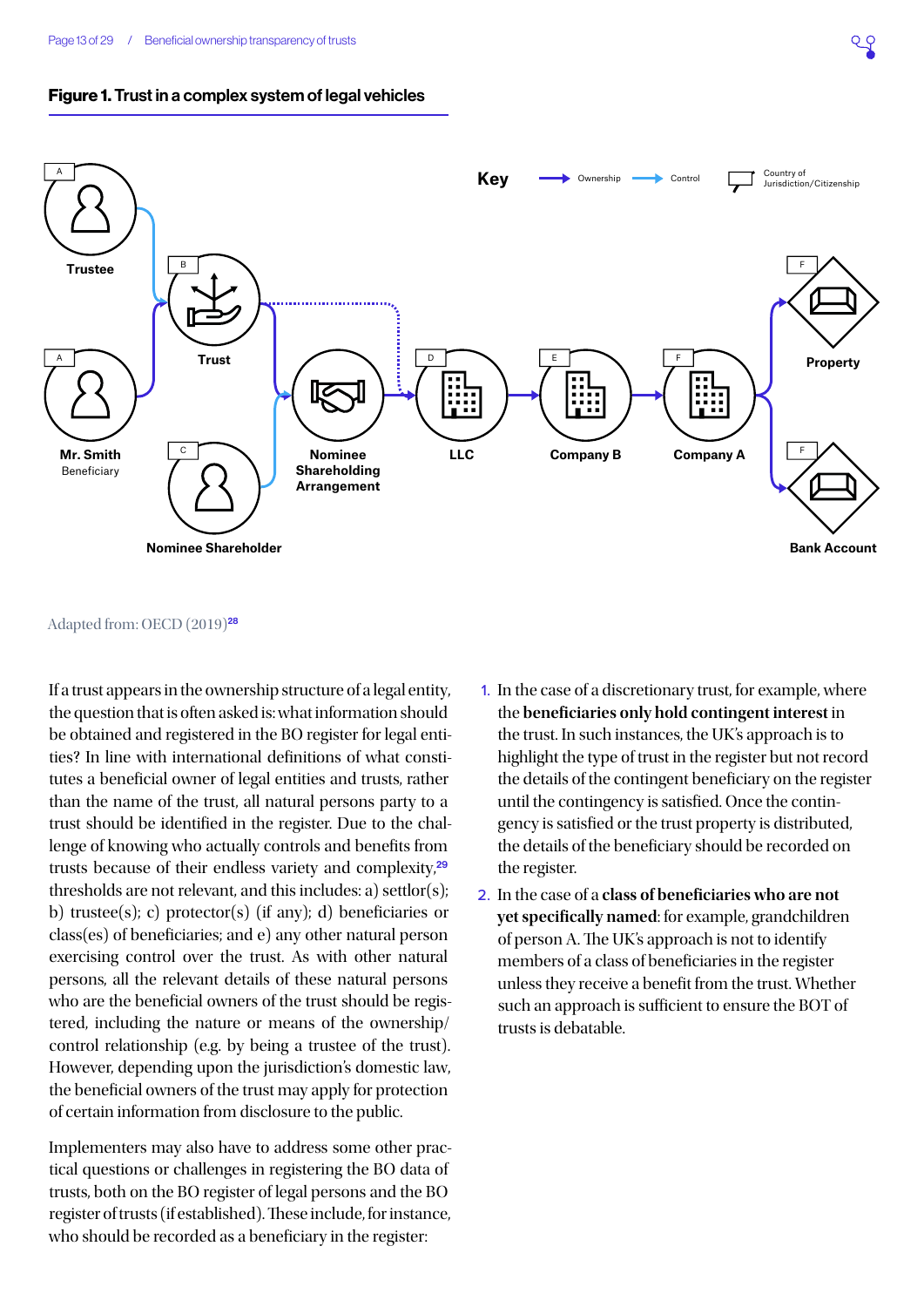#### <span id="page-13-0"></span>Figure 2. Identifying beneficial owners of Company A with a trust in a chain of ownership



To illustrate, in [Figure 2](#page-13-0) a trust appears in the ownership structure of Company A, as it indirectly holds shares in the company through Company B. In the UK, if the trust satisfies the conditions to require registration to the trust register, all parties would be declarable as beneficial owners. For the beneficial ownership of legal entities, the UK takes the approach that the same conditions for disclosure apply for trusts as they do for individuals. The trust satisfies one of the conditions for beneficial ownership (or "significant control", in the UK) of a legal entity; namely, directly or indirectly holding more than 25% of the shares in the company, as the trust owns 26.25% of

Company A indirectly. While all parties to Trust ABC are beneficial owners of Company A, the UK does not require the declaration of all the parties to a trust when it appears in the ownership structure of a company in the UK's BO register (the Persons of Significant Control (PSC) register), but only the trustee(s) and the person(s) who exercise(s) ultimate effective control or influence over the activities of the trust (which could be a settlor, a beneficiary, or a protector). It can be argued that in a BOT of legal persons regime with full public access, all parties to the trust – all being beneficial owners – should be declared.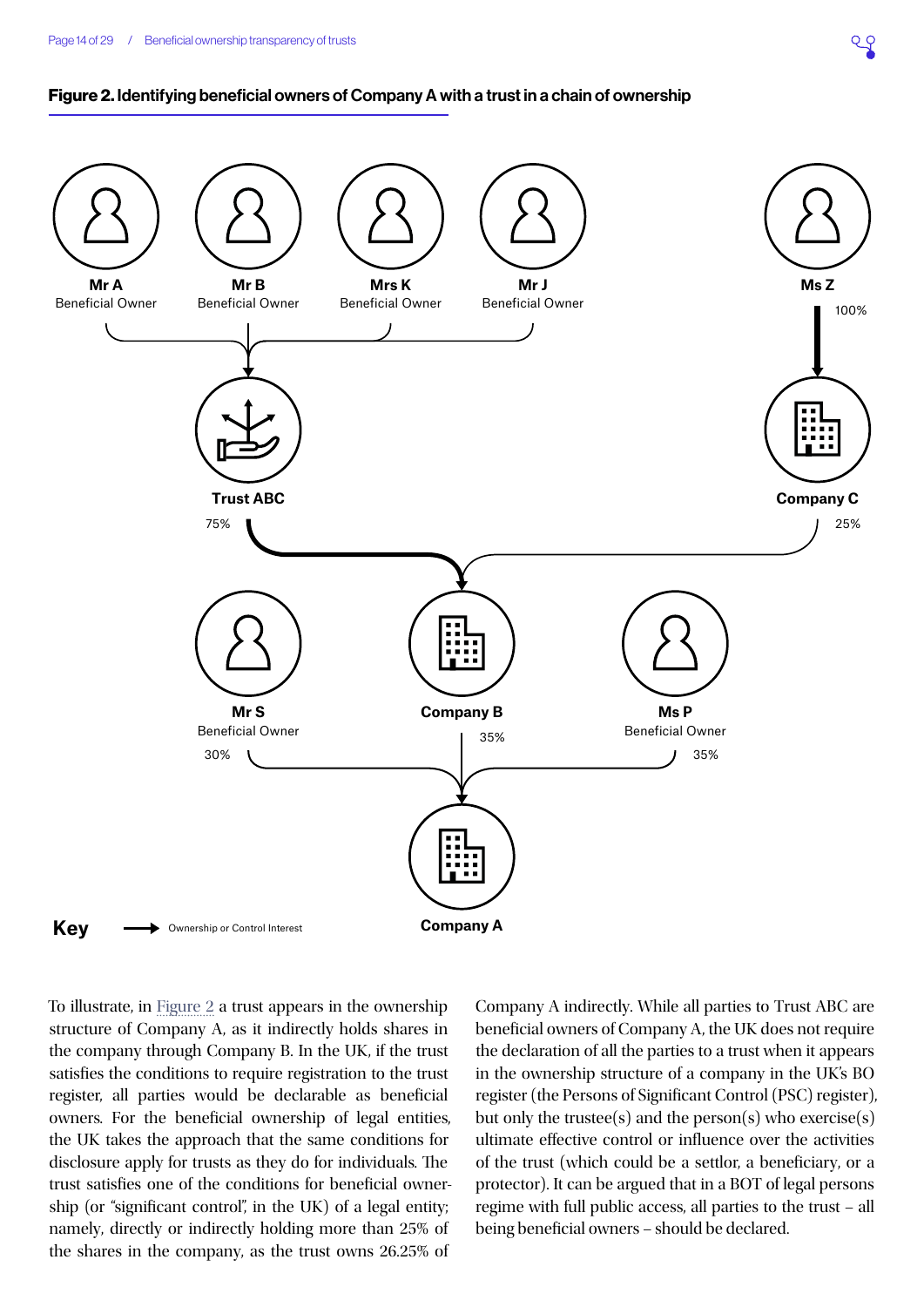#### <span id="page-14-0"></span>Box 5: Trusts in a corporate ownership structure in Slovakia<sup>[30](#page-26-0)</sup>

Before entering politics in 2011 on an anti-corruption platform,[31](#page-26-0) current Czech Prime Minister Andrej Babiš worked in the private sector and founded the Agrofert Group in 1993. Agrofert now has more than 250 subsidiaries, including two of the largest Czech newspapers, MF DNES and Lidové noviny, as well as the Mafra media group, which owns, iDnes, the most visited Czech news server<sup>[32](#page-26-0)</sup>

Following the introduction of Czech conflict of interest legislation that prevents members of government and other public officials from having a controlling interest in news media, Babiš transferred his sole ownership of the Agrofert Group to two trust funds, AB private trust I, owning 565 shares (89.97%), and AB private trust II, owning 63 shares  $(10.03\%)$ <sup>[33](#page-27-0)</sup> Agrofert is currently active in 18 countries in 4 continents,<sup>[34](#page-27-0)</sup> and as such it is registered in both the Czech Republic as well as Slovakia, where it is a market leader in agriculture and food processing.<sup>[35](#page-27-0)</sup>

Following research on the Slovak BO register in 2018, Transparency International (TI) Slovakia uncovered that Babiš was disclosed as one of five beneficial owners by Agrofert Slovakia.[36](#page-27-0) In response, Agrofert claimed that "Mr. Babiš is not the controlling entity of

the Slovak companies of the Agrofert Group."[37](#page-27-0) This was contested by TI Slovakia, drawing attention to the fact that Babiš is the only beneficial owner that has the power to remove all other listed beneficial owners – the trustees.[38](#page-27-0) Additionally, he is listed as a beneficiary in the certified disclosure document; the trust funds are set up so that the shares will return to him when he terminates his public office.<sup>[39](#page-27-0)</sup> Besides potentially violating the Czech Conflict of Interests Act, Babiš could have violated EU laws regarding firms being owned by politicians not being eligible to receive EU funding,[40](#page-27-0) as Agrofert subsidiary companies received EU subsidies both before and after Babiš transferred his ownership to the two trusts in 2017.

A recent EU audit has found that: "Considering […] that Mr Babiš has defined the objectives of the Trust Funds […], set them up and appointed all their actors, whom he can also dismiss, it can be assessed that he has a direct, as well as an indirect decisive influence over the Trust Funds. Based on this assessment, the Commission services consider that, through these Trust Funds, Mr Babiš indirectly controls the parent company AGROFERT group […]" and was found to be in violation of the EU's Conflict of Interests Act.<sup>[41](#page-27-0)</sup>

*Box continues on next page*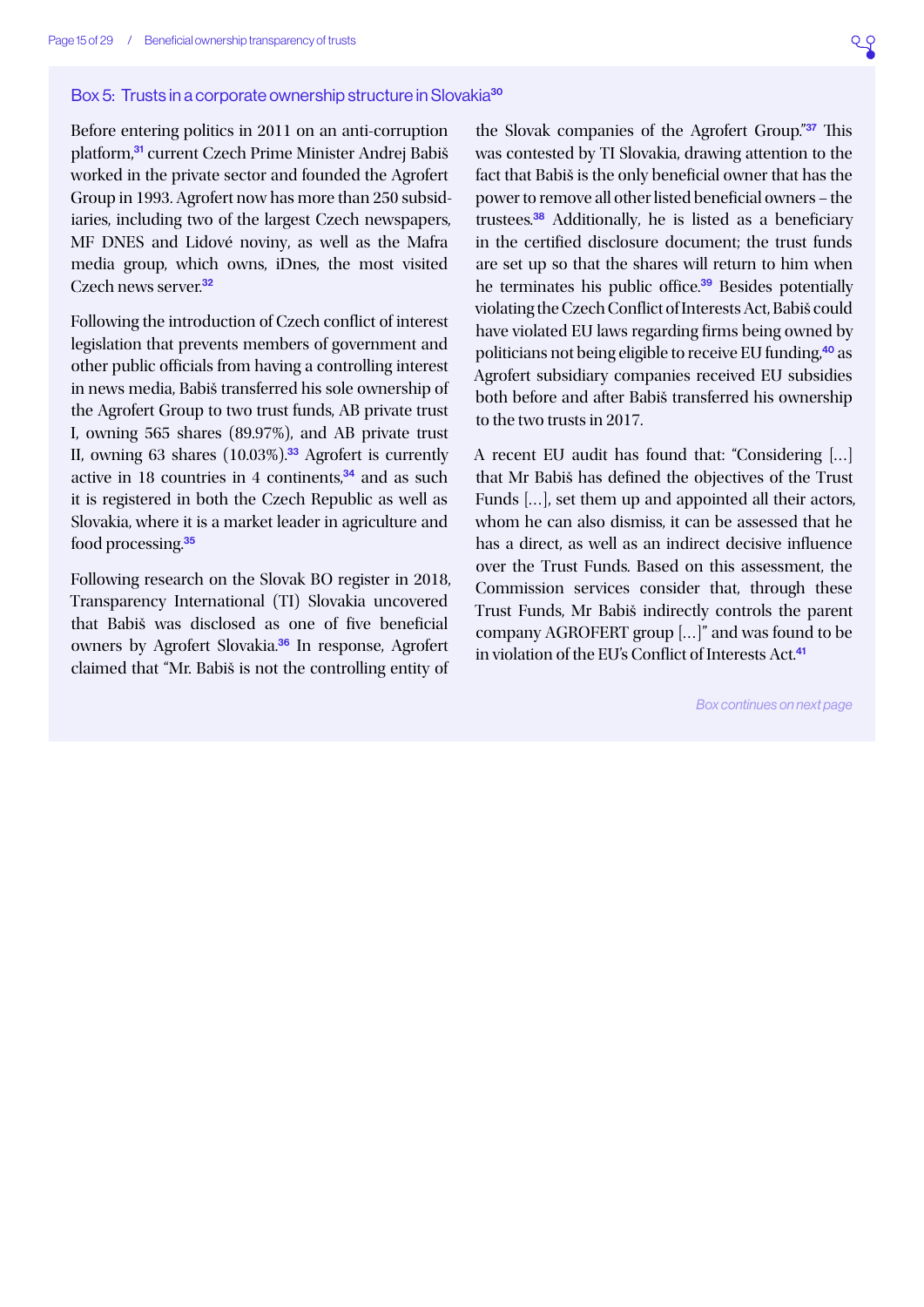<span id="page-15-0"></span>



Source: Early impacts of public registers of beneficial ownership: Slovakia (2020)[42](#page-27-0)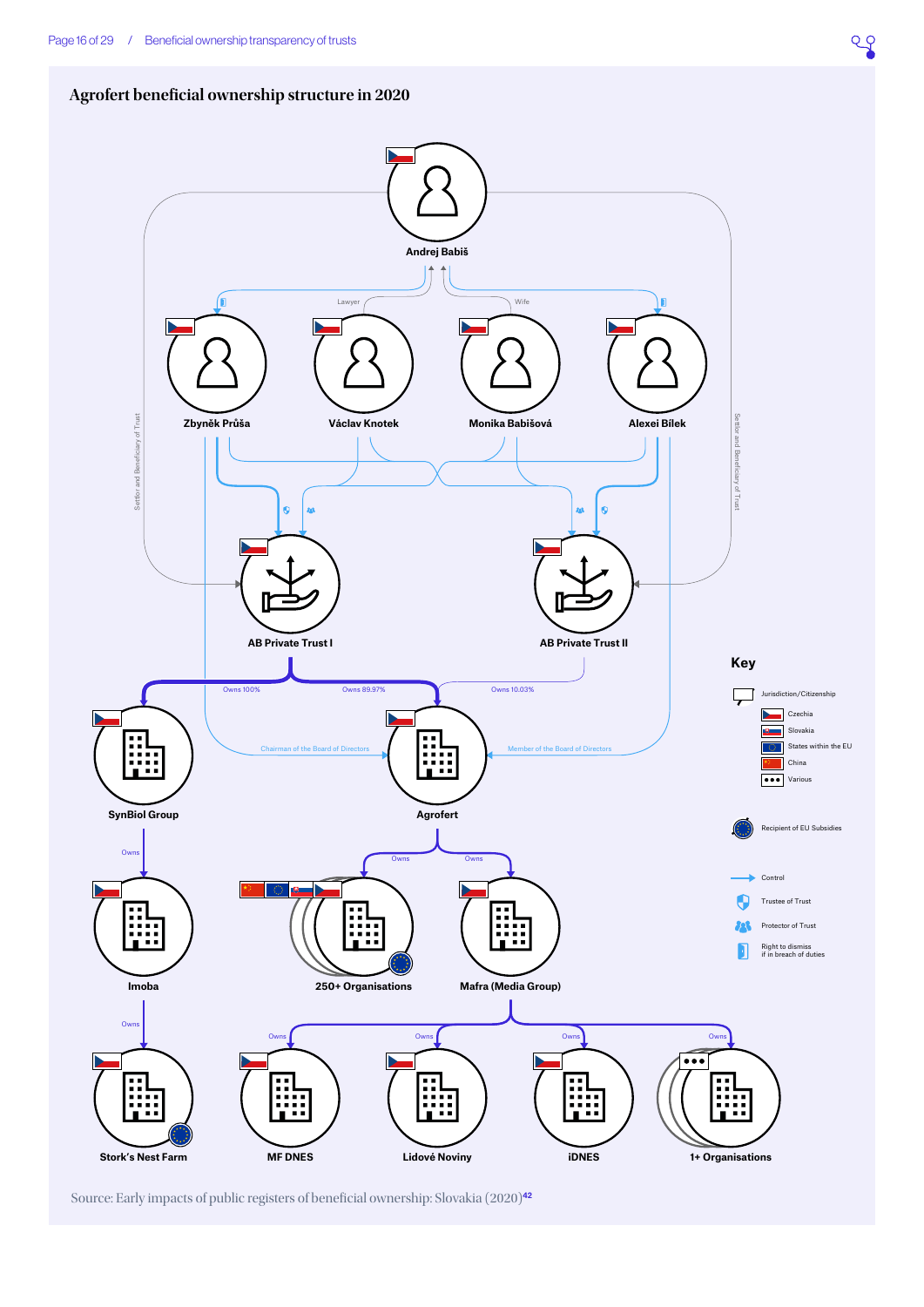#### **Corporate ownership or control of trusts**

If in the ownership structure of a legal entity it becomes apparent that a legal entity is one of the parties of a trust, such as a corporate trustee or corporate beneficiary, the beneficial owners of a trust would be the settlor(s), trustee(s), protector(s), beneficiaries or class of beneficiaries, and natural persons who own or control the company that is party to the trust, either as a corporate trustee or a corporate beneficiary.

#### <span id="page-16-0"></span>Figure 3. Identifying beneficial ownership of Company A with a company as party to the trust in a chain of ownership

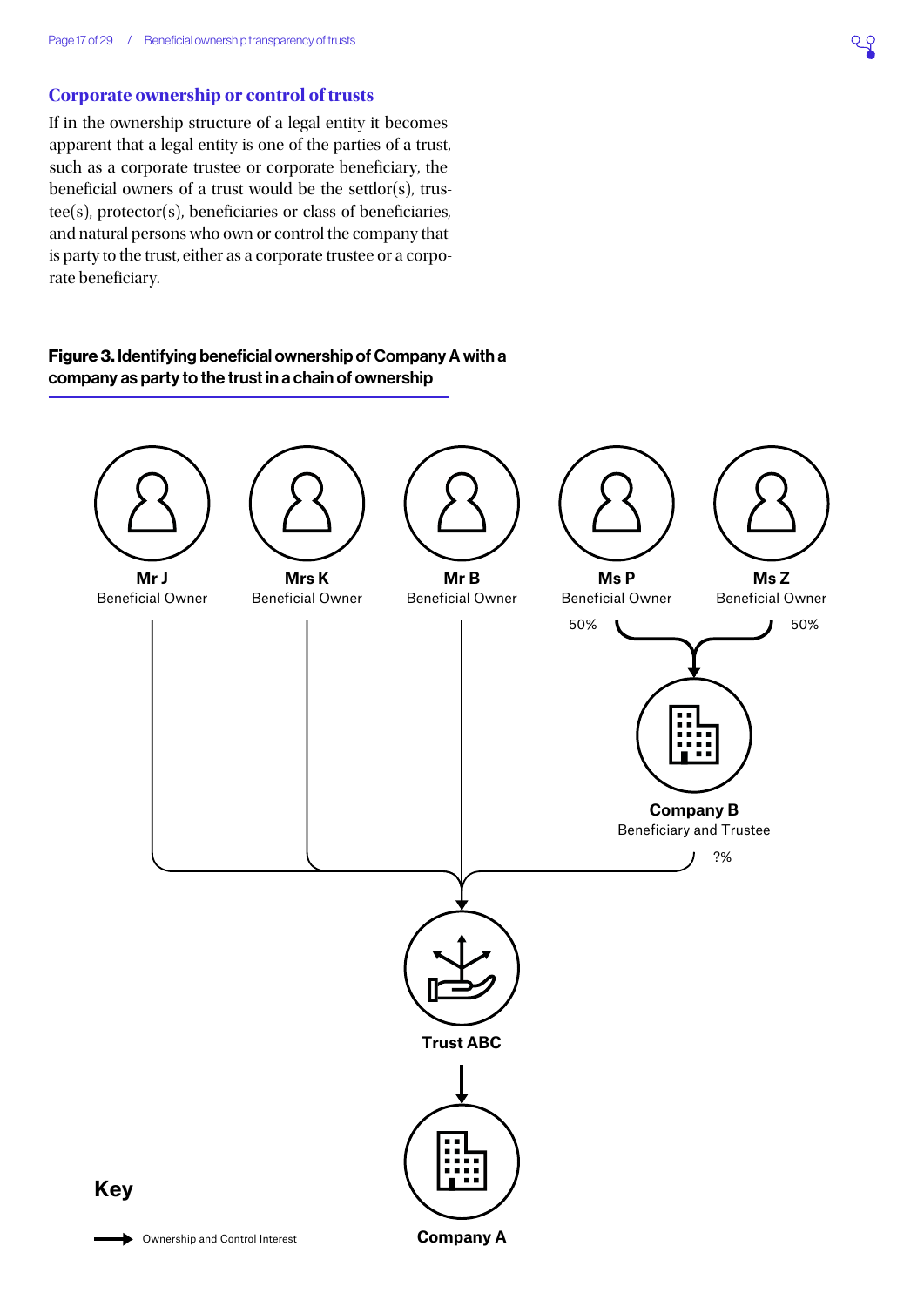<span id="page-17-1"></span>In the scenario in [Figure 3,](#page-16-0) implementers in jurisdictions with thresholds for the BO of legal persons may have to address the question of who would be declarable as BO if the percentage ownership and control of Ms Z or Ms P dropped beneath the threshold (e.g. 25% in the UK). According to UK guidance, "if a legal entity […] controls the trust [which would be a PSC of the company if it were an individual], then the ownership chain will need to be explored further until an individual […] with majority ownership of that legal entity is identified, or it is estab-lished that none exists"<sup>[43](#page-27-0)</sup>

#### Figure 4. Identifying beneficial owners of Company A with a corporate party to a trust in a chain of ownership

<span id="page-17-0"></span>

In the scenario in [Figure 4](#page-17-0), a legal entity Company B appears as a trustee to a trust, while also being a shareholder of Company A. In this scenario in the UK, while the trust and all its parties may need to be registered in the trust register if the trust satisfies any of the requirements, only Ms X would be required to be declared as a beneficial owner to Company A in the PSC register, indirectly owning 100% of its shares. Other countries, such as Austria, take a different approach. Namely, that in this case the trustor

and beneficiaries also all need to be declared as beneficial owners to Company A, as the trust as a whole exercises control over Company A.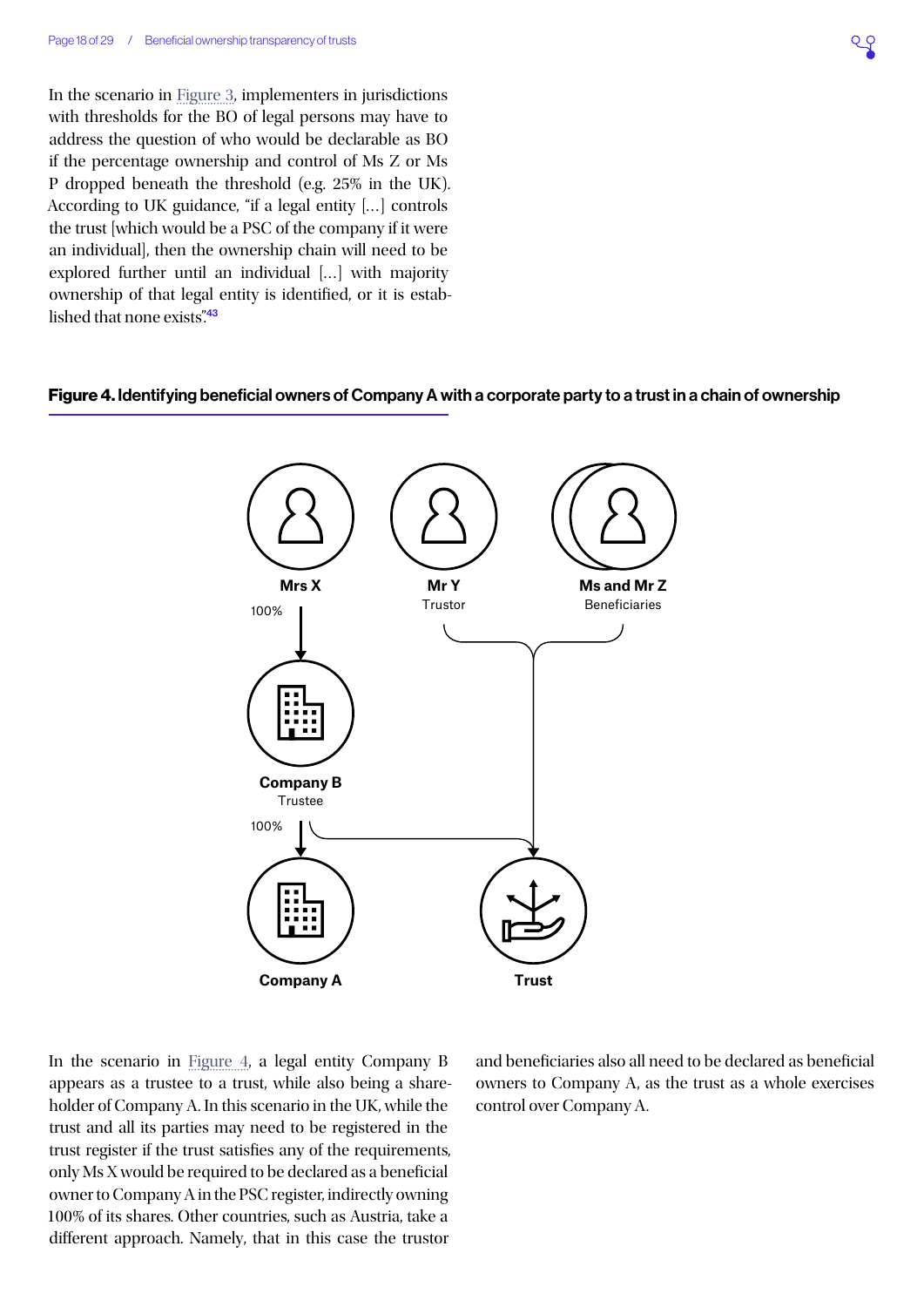#### **Access**

A question that requires further probing here is: if the central BO register of legal entities is publicly accessible, would that imply that the BO information of any trust that features in the ownership structure of any entity would also be publicly available? If that would be the case, would it result in the infringement of the right to privacy? To deal with this situation, different countries have taken different approaches. In Belgium, as discussed earlier, the information on the BO of trusts that appear in the ownership structure of a legal entity is not made public, but is only accessible to those who demonstrate a legitimate interest. This approach has been adopted to strike a balance between the right to privacy and benefits of public disclosure. On the other hand, in the UK, the central BO register on legal entities only requires registering the information on the trustee or any "other person with significant control over the trust". No information is required to be provided about the other parties of the trust on this register, which makes it deficient in the sense that it does not register all the beneficial owners of the trust, as defined by international standards. Additionally, in practice, information about trusts and trustees appears to be disclosed in an inconsistent way when people disclose trusts as part of a company's ownership structure.

As required by the AMLD5, the UK has incorporated a provision in the law to provide accessibility on the BO information of trusts recorded in the trusts' register to third parties where the registered trust has a controlling interest in a non-EEA legal company. In such an instance, the person seeking information on the trust does not have to demonstrate legitimate interest, but has to identify the specific non-EEA legal entity in question and its relationship with the trust which holds the controlling interest. In addition, the person might have to demonstrate how the request is in line with the objectives of the directive – i.e. that it will help to detect or prevent money laundering or terrorist financing, although there are no clear guidelines provided in this regard by the authorities yet. Access is expected from 2022. Therefore, there is currently no data as to the effectiveness of this provision.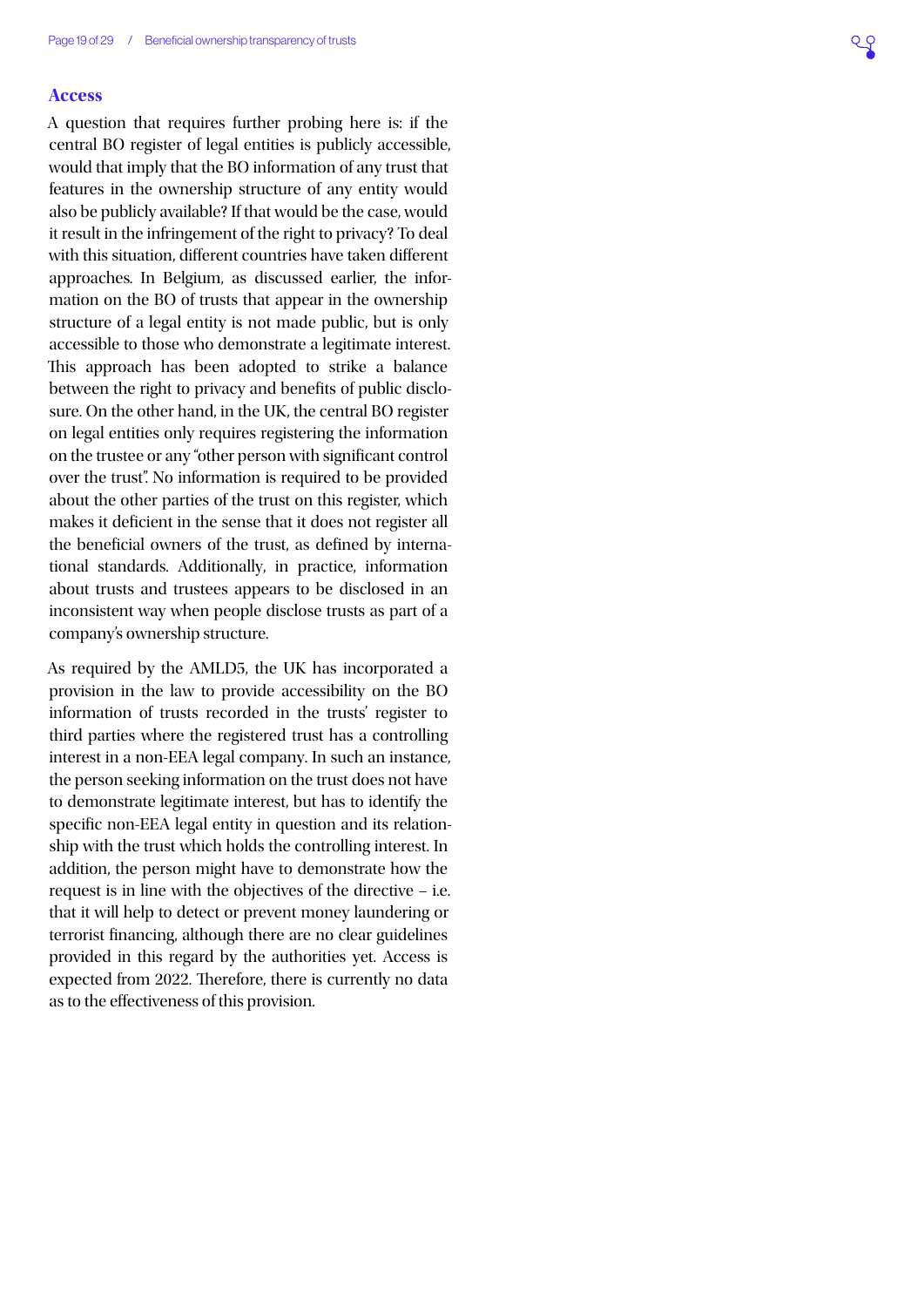# <span id="page-19-0"></span>**Emerging best practice and policy considerations**

Operationalising the BOT of trusts and the related data requires making decisions about a number of things, including: which data should be collected; how and when to collect it; how to verify it; how the data is integrated (where applicable) with BO registers of legal entities; and whether and how data should be published. These aspects will all have an impact on data quality and usability. The format in which the data is collected will also affect its ability to be linked to other datasets, which may allow for specific types of analysis.

Most countries are still at too early stages of reforms in the BOT of trusts to learn much from their practical experience. Nonetheless, on analysing the information above, some of the most effective legal and regulatory approaches to the BOT of trusts can be identified. Additionally, the experience and lessons learned from establishing public BO registers for legal entities – how best to ensure comprehensive data collection, verification, data quality, accessibility etc., captured in the OO Principles<sup>[44](#page-27-0)</sup> – can also provide a framework of guiding principles in this area of the BOT. The section below outlines some key policy considerations for implementers, using the OO Principles for effective disclosure of BO of legal entities as a framework.

#### Clear and robust legal definitions

To underline the relevant data that should be collected on beneficial owners of trusts, it is important to ensure that the BO of trusts is clearly and robustly defined in law. Robust and clear definitions of BO should state that a beneficial owner should be a natural person. The definition of beneficial owners of trusts should be comprehensive enough to include all parties to a trust within its  $scope - settlor(s)$ , trustee(s), protector(s) (if any), and beneficiaries or class(es) of beneficiaries, as well as any natural person exercising control over the trusts. This is the approach that has been adopted by Belgium, Bulgaria, Cyprus, Luxembourg, Malta, and the UK, although some use the singular "settlor" or "protector" in their BO definition of trusts, following the FATF standards.[45](#page-27-0)

## Comprehensive coverage

At a minimum, trustees of express trusts or similar legal arrangements that are created or governed by the domestic law or administered in the jurisdiction should be required to obtain and maintain adequate, accurate, and up-to-date BO information of trusts. Ideally, governments should ensure that their disclosure regimes should comprehensively cover both domestic law trusts and foreign law trusts having *any* connection with their jurisdiction – whether it be that the settlor(s), trustee(s), protector(s) if any, or beneficiaries are resident in the jurisdiction or the trust holds assets or establishes any business relationships in the jurisdiction.

In addition, as a starting point, all relevant types of trusts and categories of people should be comprehensively covered in the disclosure regimes. It should be subsequently assessed as to which trusts and people can be excluded, for instance, on the basis of lower risk. If any jurisdiction provides any exemptions from the disclosure requirements, they should be clearly defined and publicly justified. Any exemptions provided should be re-assessed on an ongoing basis.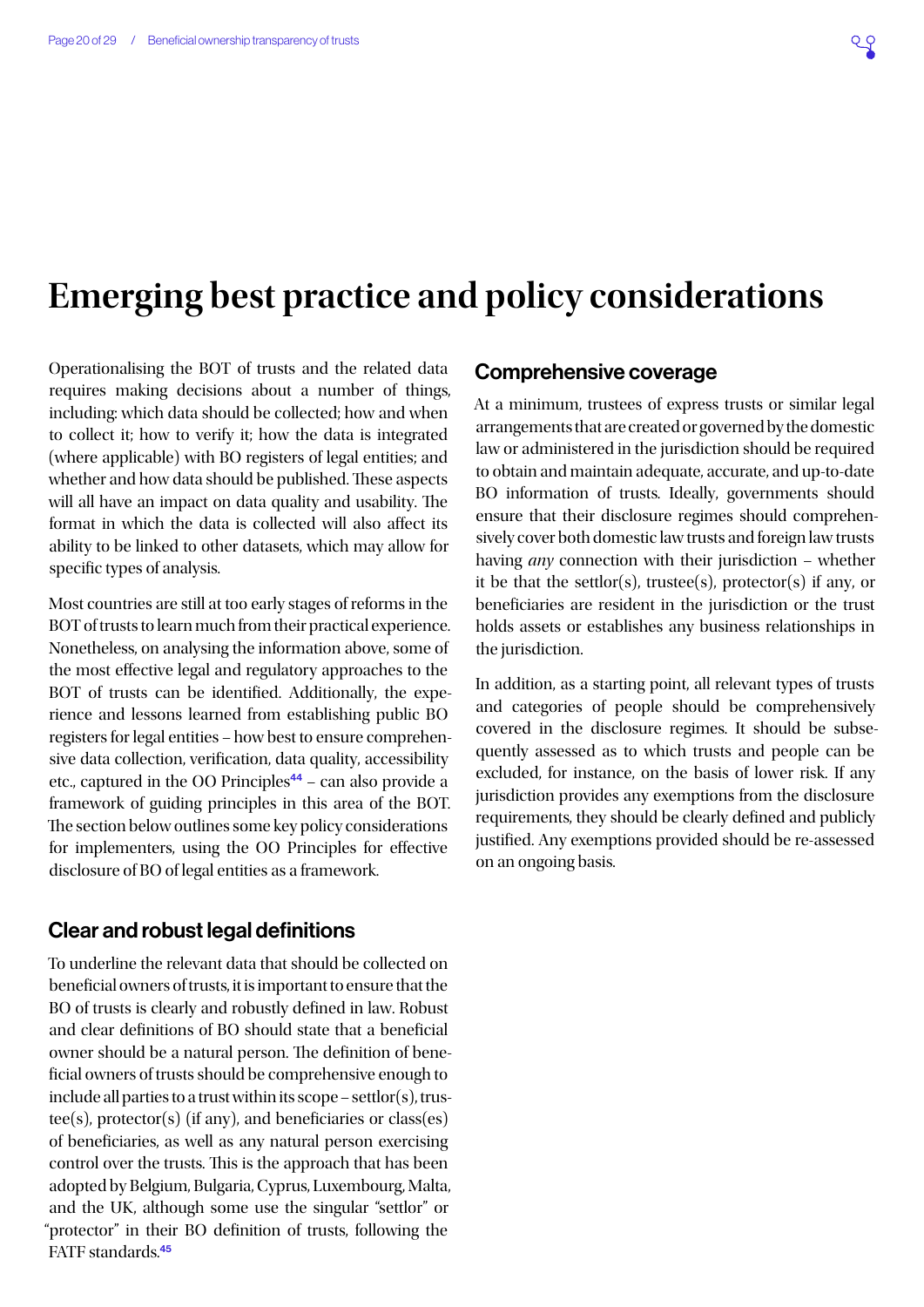#### <span id="page-20-0"></span>Box 6: Trusts exempt from registration in the UK

The following categories of trust are excluded from registration in the UK:

- a. trusts which come into existence by construction or operation of law, including constructive trusts, resulting trusts, and statutory trusts;
- b. trusts that are set up for a very limited purpose unless they are liable to pay tax, including (not exhaustive list):
	- charitable trusts which are registered as a charity in the UK or which are not required to register as a charity (for example, schools, museums, galleries, churches, and certain groups);
	- trusts used to hold the money or assets of a UK registered pension scheme;
	- trusts used to hold a life insurance policy, income protection policy, or retirement benefits if the policy only pays out on death, terminal illness, or permanent disablement, or to meet the healthcare costs of the person assured and the policy does not have a surrender value;
	- trusts holding insurance policy benefits, provided the benefits are paid out within two years of the death of the person assured;
	- trusts set up to hold shares of property or other assets jointly owned by two or more people for themselves as "tenants in common";
	- will trusts which are created by a person's will and come into effect on their death, provided they only hold the estate assets for up to two years after the person's death;
	- trusts for bereaved children under 18 or adults aged 18-25 set up under the will (or intestacy) of a deceased parent or the Criminal Injuries Compensation Scheme;
	- "financial" or "commercial" trusts created in the course of professional services or business transactions for holding client money or other assets.

These trusts have been made exempt on the grounds that either the information on some of these trusts is already available, as they are required to register in some other way (such as pensions and charities), or they pose a low risk for money laundering or terrorist financing.

# Sufficient detail for users to understand and use data

BO disclosure of trusts should collect sufficient detail to allow users to understand and use the data. Key information should be disclosed to authorities about the beneficial owners and all the relevant information on trusts that have any connection with the registration jurisdiction, including the means by which beneficial interest is held in the trust and the related trust documents. If the BO of trusts is held indirectly through multiple legal entities, sufficient information should be gathered to understand full ownership chains. It should be possible to unambiguously identify trusts and their BO.

When beneficiaries of a trust are named in the trust deed, collecting and providing sufficient information about them in the register might not be that difficult. However, an issue arises when there is a class of beneficiaries who are not yet known or named individually in a trust deed. For example, future grandchildren of Mr X. In such instances, the approach taken by the UK is to include "grandchildren of Mr X" in a class of beneficiaries because they are not specifically known or their names are not known. However, only when a member of a class of beneficiaries benefits from the trust, and so becomes known, the beneficiary's details must be recorded in the register. It is important to emphasise here that in the UK the requirement to register a member of a class of beneficiaries is when that member (for instance, a grandchild) benefits from the trust and not when they were born.

However, how and when specifically this information is to be recorded in the UK's BO register for legal entities – the PSC register – when trusts feature in the ownership of a legal entity is not clearly specified anywhere. The PSC register does not require all parties to a trust to be reported, but rather only persons "who influence or control the trust". This seems to contradict leading definitions of the BO of trusts which state that all parties to a trust are taken to be beneficial owners. Therefore, whether such an approach is sufficient to ensure the BOT of trusts is debatable.

On analysing the information above, the following data should be disclosed to a central register at a minimum.

- For the **trust**:
	- the full name of the trust;
	- the type of trust;
	- the place where the trust is resident for tax purposes;
	- the place where the trust is administered (where the trustee resides);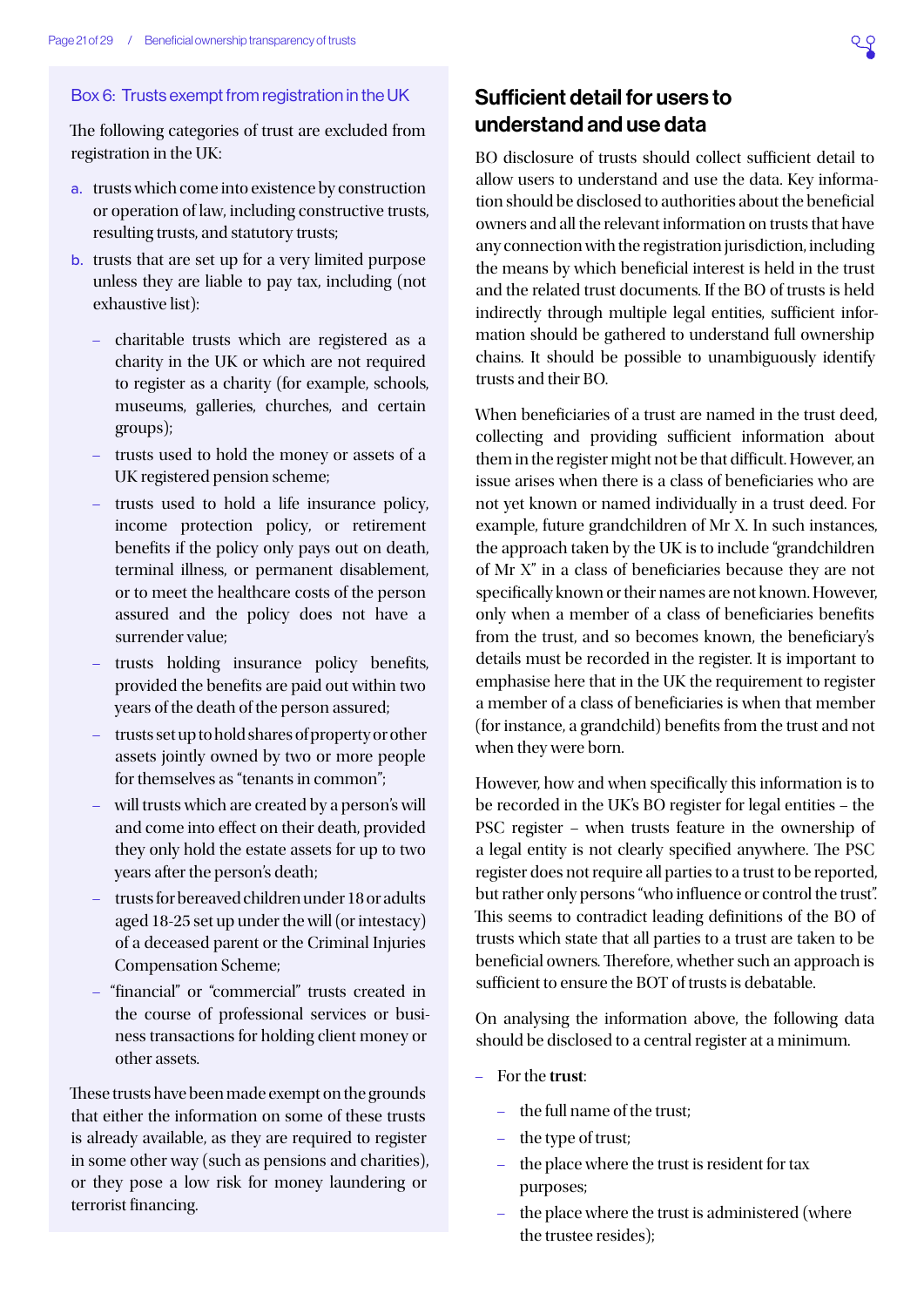- <span id="page-21-0"></span>– the law of the country that governs the trust;
- the date when it was created;
- the trust's tax identification number(s) (if any);
- the trust's Legal Entity Identifier (LEI), if any, or other identifier;
- information about the trust assets at the time of registration, including their estimated value;
- trust-related documents (such as the trust deed, letter of wishes, or power of attorney, etc.).
- For **beneficial owners**: sufficient identifying information on individual beneficial owners, e.g.:
	- full name;
	- date of birth;
	- date of death (in case of deceased settlor);
	- country of residence;
	- nationality;
	- national identification number and address (if registered country's national) or passport details and address (if not a national in the registration country);
	- the existence of and details of any classes of beneficial owners;
	- the means by which beneficial owners of trusts exercise control within the trust, i.e. their role in the trust.
- For companies or other legal entities involved in the ownership structure:
	- corporate or firm name;
	- company incorporation/registration number and registering body, jurisdiction of registration, and LEI (where applicable);
	- registered or principal office address;
	- role in the trust;
	- the start date from which either the trust controls the company or company controls the trust.

### Central registers

Lessons from BO registers of legal persons identified by the FATF[46](#page-27-0) suggest that establishing a central register of the BO of trusts is the best approach to deter and prevent the misuse of trusts. It will be a more efficient and cost-effective process for the relevant authorities and the public to access (or request to access) information through one central location in a standardised format.

### Public access

Similar to legal entities, public access to the BO data of trusts would stimulate broader data use and scrutiny that is likely to increase impact. The publication of data can also have a deterrent effect on wrongdoing and misuse. Therefore, an argument could be made that in order to get the maximum benefit and impact from BO data in preventing the use of trusts for illegitimate purposes, the BO of trusts should be collected centrally, verified, and published. Nonetheless, this approach has so far been taken only by a handful of countries (e.g. Austria and Germany).

As discussed earlier in this briefing, whilst there is a case for making data public to maximise the effectiveness of BO data for trusts, there can be legitimate privacy concerns over making the BO data available to the public. The majority of countries and the AMLD5 have taken the approach of making the BO data on trusts available to third parties only if they demonstrate a legitimate interest – although this term has not been defined in the AMLD5. As a principle, governments should collect all relevant BO data on trusts in the register, then decide on the approach that is best suited to achieving their policy aims. At a minimum, BO data on trusts should be available to members of the public demonstrating legitimate interest, which should be defined by the countries,<sup>n</sup> whilst keeping in mind the significance of ensuring the adequacy and accuracy of the data held in the register. Where jurisdictions are implementing BOT of legal persons, and when trusts feature in the ownership structure of a legal person, the BO information of these trusts should, at a minimum, be made available to the public. Exceptions to public disclosure should be considered on a case-by-case basis, similar to the case for legal entities, where credible threats to an individual emerge from the publication of data. Only the authorities need access to the full set of data fields specified above. Where information about the BO of trusts is made public,

n In the UK, legitimate interest has not been defined. However, an example of legitimate interest includes: when an individual or organisation is conducting an investigation into suspected money laundering or terrorist financing activity involving a specified trust, they may apply for information from the register for that trust. To access information, applicants will have to give details which substantiate why they suspect that the trust may have been used for money laundering or terrorist financing and explain how they will use the trust data.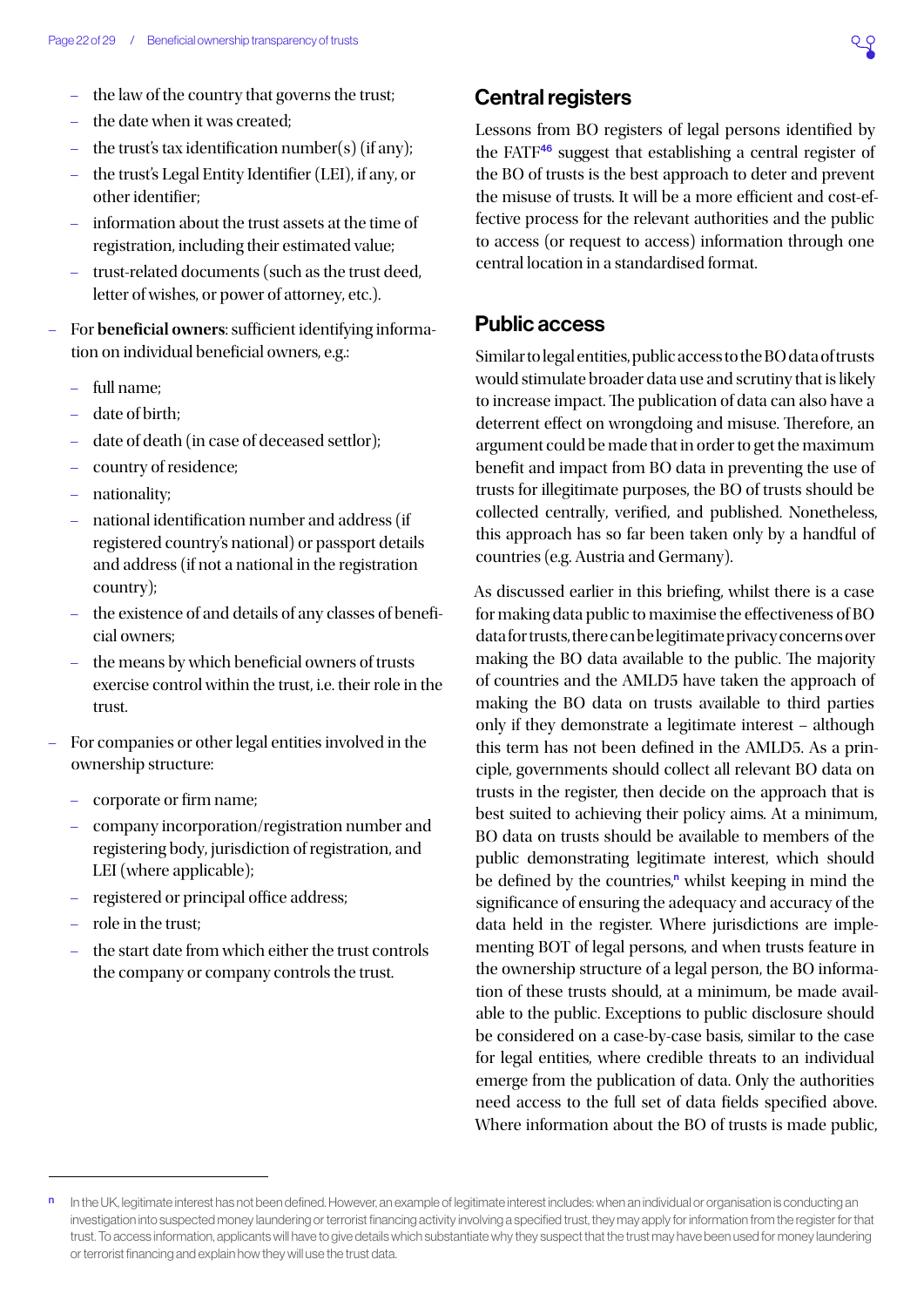<span id="page-22-0"></span>a subset of the data containing sufficient details to be able to use the data should be made available, and sensitive data such as national identification numbers and passport details should be excluded from publication.

## Structured data

Operationalising the use of BO data for trusts could be best achieved through integrated digital technologies to collect, store, and publish data as structured and machine-readable. Structured data can be analysed and cross-referenced easily and cheaply, which helps provide insights into the activities and operations of trusts and their beneficial owners.

It should be possible to unambiguously identify trusts. When combining datasets, it is key to be able to identify individuals, trusts, and companies across them. Data that is easy to link with other datasets can be described as interoperable. Matching people, trusts, and entities across datasets by using identifiers such as names is unreliable and labour intensive, and not viable for larger datasets. A better approach is to use unique identifiers. Some trusts will have LEIs, but many will not. This is important for implementers to consider, as existing regulations will lead to trusts being represented in multiple registers.

Combining datasets allows for analysis that would otherwise not be possible. For instance, linking the BO trust data with the birth and death register would be useful to update and verify the relevant parties of the trusts, even when new beneficiaries (e.g. newly born grandchildren of the settlor, etc.) are identified in the trust register.

### **Verification**

To maximise the impact of BO data, it is important that data users and authorities can trust that the data contained in the register broadly reflects the true and up-to-date reality of who owns or controls a particular trust. This can be done through verification (defined as the combination of checks and processes that a particular disclosure regime opts for in order to ensure that the BO data is of high quality, meaning it is accurate and complete at a given point in time<sup>[47](#page-27-0)</sup>). This can include checking that data conforms to known and expected patterns; cross-checking information against existing authoritative systems and other government-held datasets (such as the tax authority, BO register for legal persons, or charity register); and regularly checking that data is correct.

Data on trusts should be verified on submission, including verifying relevant trust documents (such as the trust deed, letter of wishes, or power of attorney, etc.), and updated – or confirmed that it still holds true – on a regular basis. Due to the complexity in identifying the BO of trusts and their very nature as private arrangements, it is important that all relevant trust documents are uploaded and registered for authorities to verify that the BO information is correct.

#### Box 7: An example from Belgium

From October 2020, the regulatory framework in Belgium requires uploading supporting documents in the central BO register for legal entities demonstrating that the BO information is adequate, accurate, and up to date. These include, for example, relevant extracts from deeds and incorporation documents, register of shares, shareholders' agreement, or any other relevant document with legalisation requirements under certain conditions.

If a trust appears in the ownership structure of a legal entity, these supporting documents would ideally be a trust deed, power of attorney, and letter of wishes (although it does not appear to be specifically mentioned). These supporting documents are only accessible to competent authorities.

### Up to date and auditable records

Compared to legal persons, there might be less frequent changes to the BO information on trusts. Nonetheless, it is essential that initial registration – e.g. whenever trusts form a business relationship or carry out occasional transactions above a prescribed threshold – and subsequent changes to BO should be submitted in a timely manner. The information should be updated within a short, defined time period after the change occurs. In the UK, for instance, any changes in the registered information on trusts has to be updated within 30 days of the change.

Data should be confirmed as correct on at least an annual basis and all changes in BO should be reported. An auditable record of the BO of trusts should be created. Historical records with dates should be maintained, including changes to trusts, inactive trusts, and terminated trusts. For example, information should be stored about a previous trustee or a former beneficiary where the trustee has been replaced or the beneficiary is no longer able to benefit.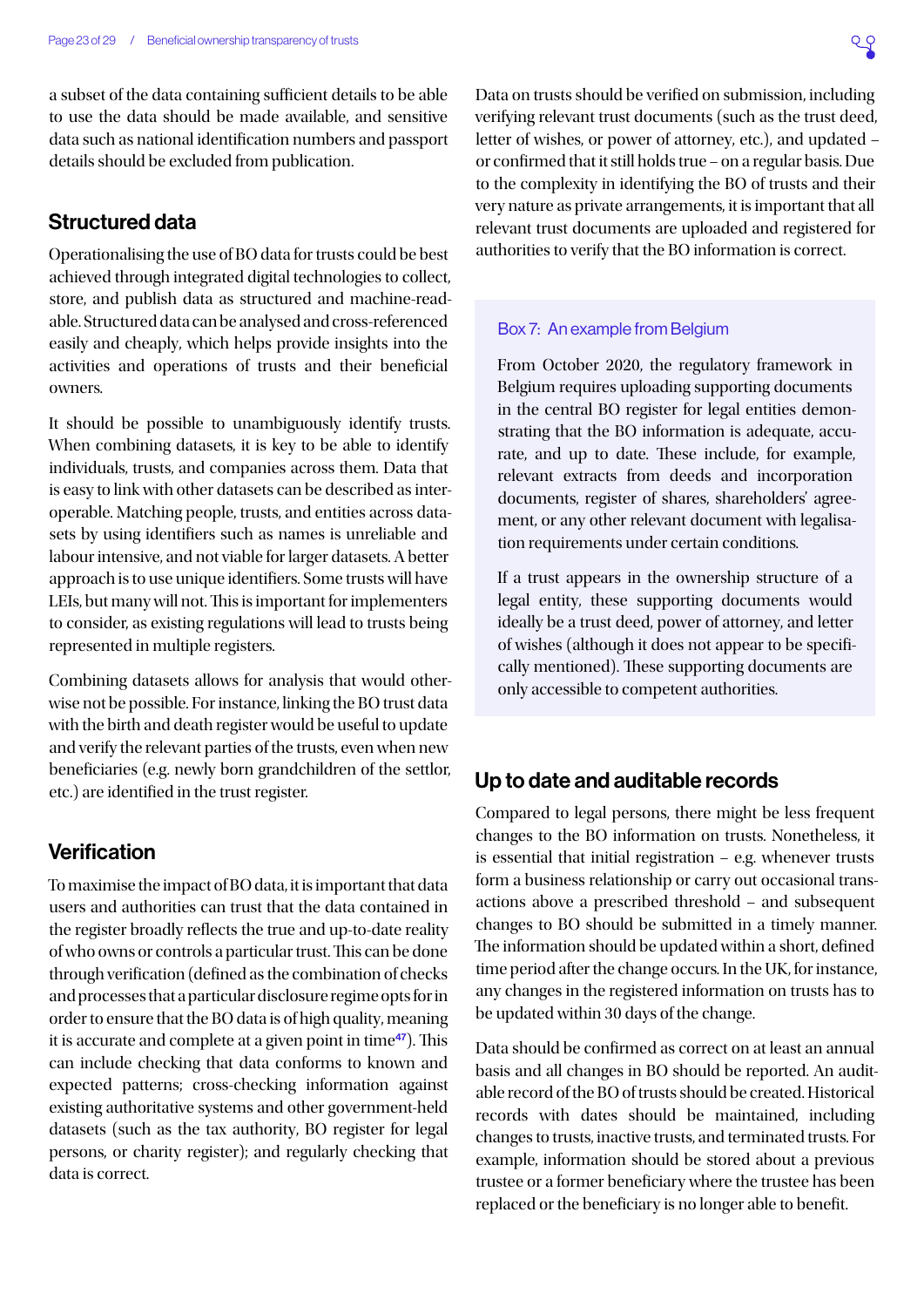## <span id="page-23-0"></span>Sanctions and enforcement

Governments should ensure that effective, proportionate, dissuasive, and enforceable sanctions should exist in case of non-compliance with the disclosure requirements, including non-submission, late submission, incomplete submission, or false submission, in order to drive up compliance. Sanctions should cover the person making the declaration, the beneficial owner(s), the trustee(s), and the trust.<sup>o</sup> A number of countries have already implemented sanctions, both monetary and non-monetary, for failure to provide or for providing incorrect BO data on legal entities. For trusts, too, effective, proportionate, and dissuasive sanctions should be imposed to ensure compliance. In addition to monetary sanctions, these sanctions may range from preventing trusts from opening a bank account, acquiring property or assets, or preventing their entering into any business relationship with the reporting entities under the AML/CFT law.[48](#page-27-0) Such a provision has been adopted in North Macedonia in the law relating to the central BO register of the legal entities.

<sup>&</sup>lt;sup>o</sup> Whilst trusts do not have a separate legal personality as companies do and should not be holding assets in their own name, in some jurisdictions, they are however classified as "entities", recorded as owning assets in their own name, and even given a tax identification number. To deal with such instances, it is proposed that sanctions should also cover trusts.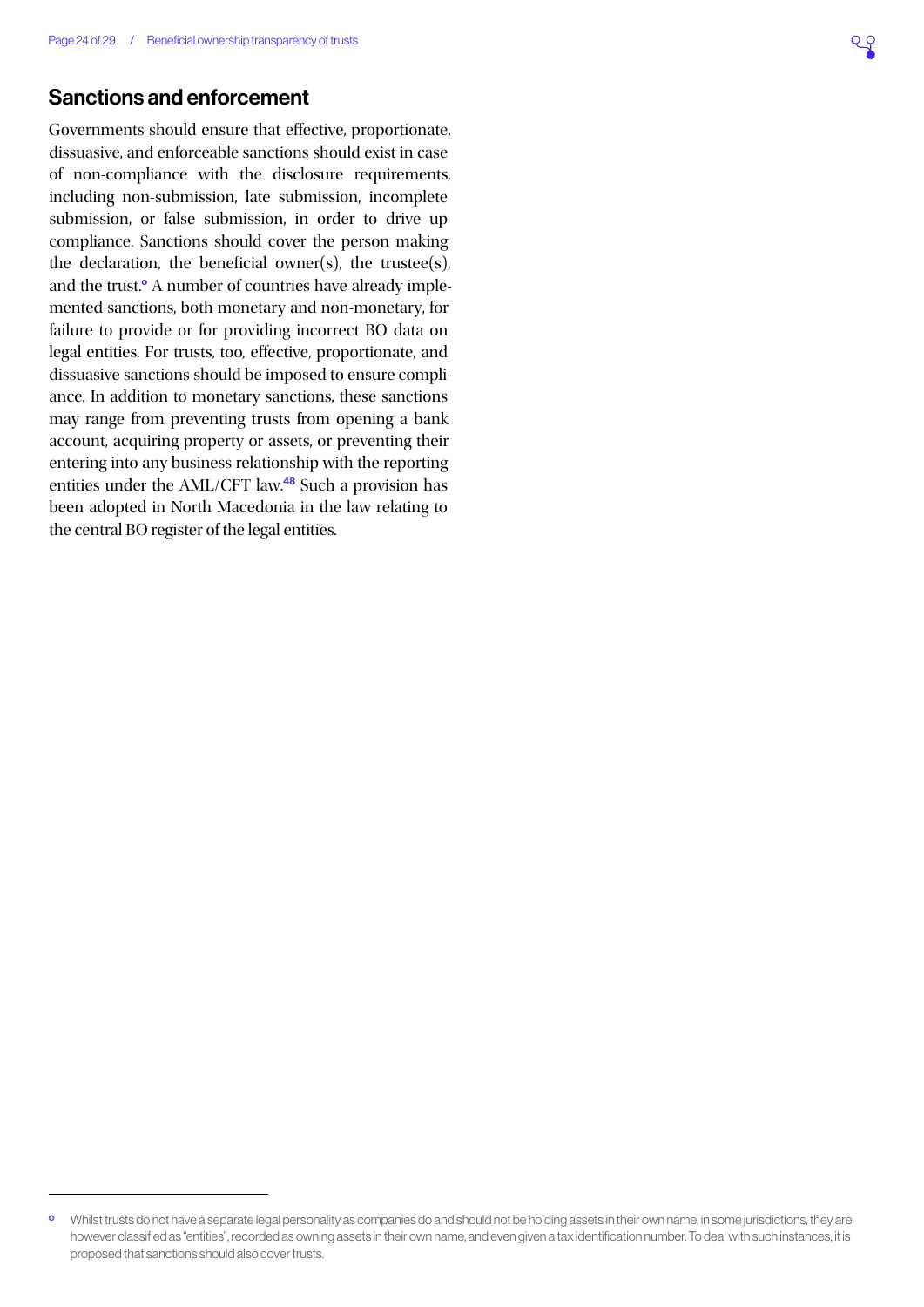# <span id="page-24-0"></span>**Conclusion**

Over the past decade, there has been significant focus and emphasis placed on ensuring the BOT of corporate vehicles. Whilst considerable progress has been made in promoting and implementing the BOT of legal entities, including the establishment of central BO registers worldwide, the issue of the BOT of trusts and similar legal arrangements remains underexplored, with limited attention and work focusing on ensuring the BOT of trusts. As it becomes apparent from this policy brief and OO's *An introduction to trusts*, trusts are highly complex and secretive asset holding legal arrangements, which can be even more slippery than offshore shell companies. Moreover, the lack of understanding and uniformity among jurisdictions on the concept and treatment of trusts has also contributed to making these legal arrangements highly desirable for criminals. Whilst efforts have intensified by the regulatory bodies in the last few years to ensure the BOT of trusts, including the requirement to establish a central BO register for trusts by the AMLD5, there is still room for a lot of improvement at policy and regulatory level, as highlighted by this paper.

This paper has identified emerging best practice. Ensuring the BOT of trusts is highly important to effectively combating financial crime, including money laundering, corruption, and terrorist financing. Similar to the central BO register for legal entities, the establishment of a central BO register for trusts is the best way forward. An initiative in this regard has already been taken by the AMLD5, the only framework which requires the establishment of central BO registers for trusts. The framework also has fewer loopholes with respect to when to disclose information and what information to disclose. However, these countries are still at too early stages of establishing trusts registers to learn much from their practical experience. This policy briefing, along with the OO Principles on the effective disclosure of the BO of legal entities, provides a useful framework for thinking about how best to implement transparency in the BO of trusts. However, there are some key differences in discussions on certain aspects, such as whether information should be made public. Where jurisdictions

are implementing BOT of legal persons, and when trusts feature in the ownership structure of a legal person, the information on the BO of trusts should, at a minimum, be made available to the public.

As more jurisdictions continue to implement BOT for legal persons, implementers – including in non-trust law jurisdictions – will have to find ways to deal with the role of trusts in the ownership structures of legal entities. OO will continue to learn and update its thinking on best practice and develop practical guidance for implementers.

#### Areas for future research

Undoubtedly, due to the nature of the trusts and their complexity, there are questions which need further probing and research. Some of the questions which might serve as an agenda for future in-depth research include:

- undertaking a comparative analysis of jurisdictions on their treatment of trusts or similar legal arrangements, including the deficiencies that have been identified in their legal, regulatory, and implementation framework in complying with international standards;
- the effectiveness of the current international legal and policy framework in ensuring the BOT of trusts, and whether these measures are sufficient;
- the risk that trusts pose to the implementation and effectiveness of the BOT reforms for legal entities if, for example:
	- there is *no* equivalent BOT reform for legal arrangements;
	- there is an *equivalent but legally and institutionally separate* BOT reform for legal arrangements;
	- there is an *equivalent and unified* BOT reform for both legal entities and legal arrangements; and
- identifying and establishing appropriate BO disclosure principles for trusts and other legal arrangements, taking into consideration different types of legal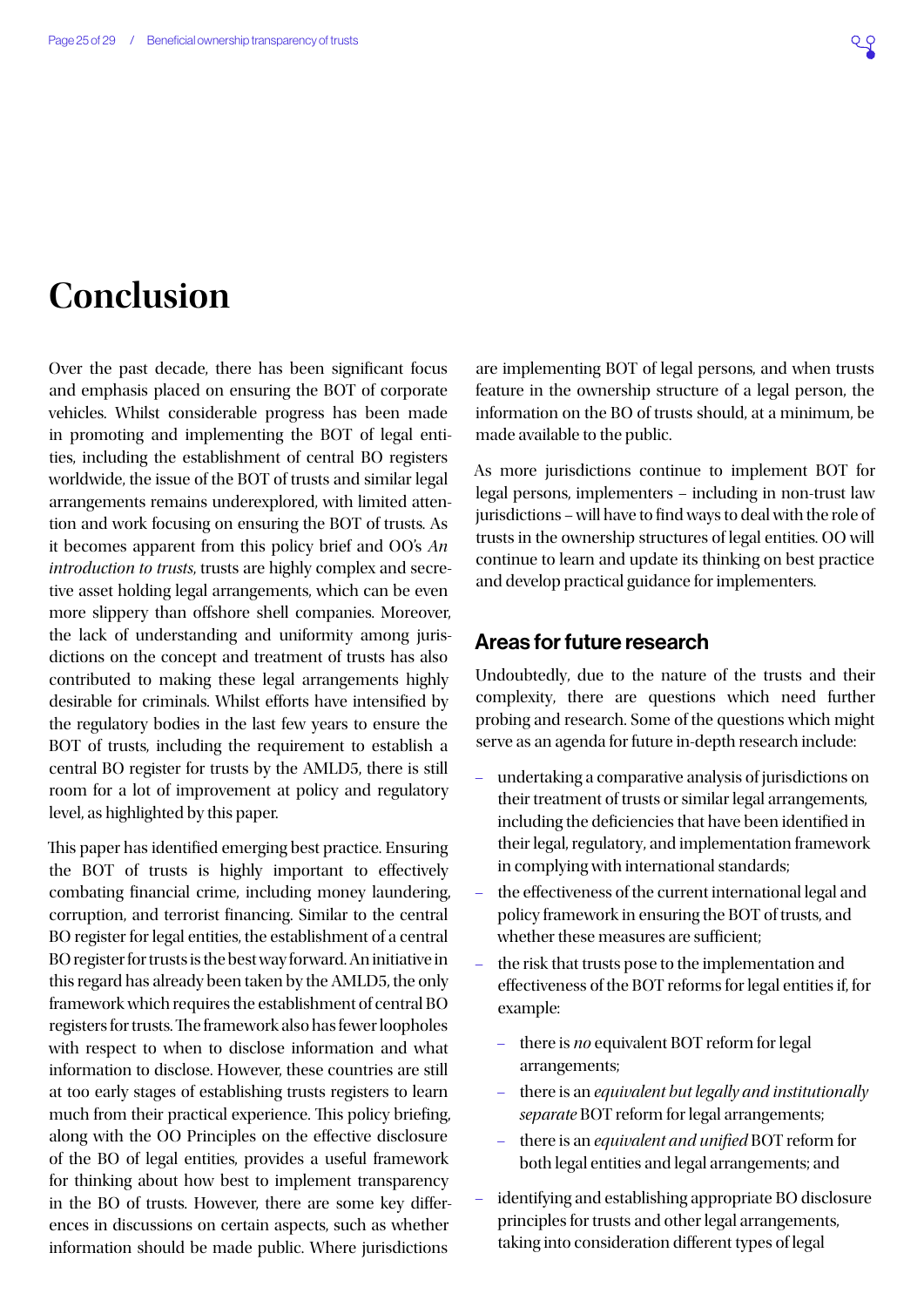#### <span id="page-25-0"></span>Page 26 of 29 / Beneficial ownership transparency of trusts

arrangements of trusts, methods of describing classes of beneficiaries, trust documents, methods for exerting and changing ownership and control of trusts, disclosure and publication barriers depending upon domestic laws and feasibility of reforms.

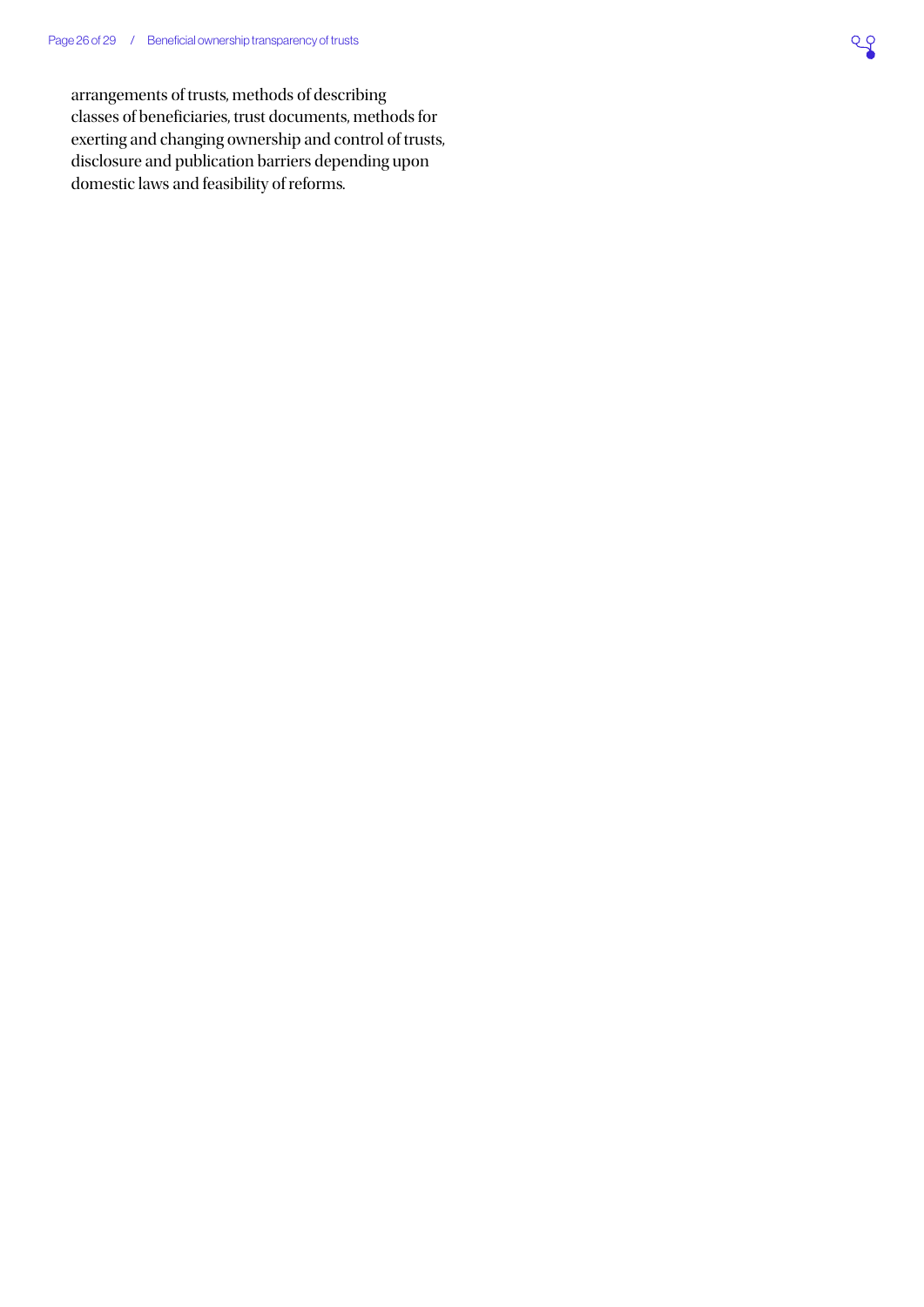# <span id="page-26-0"></span>**Endnotes**

- [1](#page-2-0) Emile van der Does de Willebois et al., *The Puppet Masters: How the Corrupt Use Legal Structures to Hide Stolen Assets and What to Do About It*, StAR, UNODC, and World Bank, 2011, [https://star.worldbank.org/sites/](https://star.worldbank.org/sites/star/files/puppetmastersv1.pdf) [star/files/puppetmastersv1.pdf](https://star.worldbank.org/sites/star/files/puppetmastersv1.pdf).
- [2](#page-2-0) *Behind the Corporate Veil: Using Corporate Entities for Illicit Purposes*, OECD, (Paris: OECD), 2001 <https://www.oecd.org/daf/ca/43703185.pdf>; *A Beneficial Ownership Implementation Toolkit*, OECD and IDB, March 2019, [https://www.oecd.org/tax/transparency/beneficial-ownership-toolkit.pdf.](https://www.oecd.org/tax/transparency/beneficial-ownership-toolkit.pdf)
- [3](#page-2-0) See: FATF, *The Misuse of Corporate Vehicles, including trust and company service providers* (Parise: FATF, 13 October 2006); FATF, *Concealment of Beneficial Ownership* (Paris: FATF, July 2018).
- [4](#page-2-0) See: Murray Worthy, "Don't take it on trust", Global Witness, 22 February 2017, [https://www.globalwitness.org/en/campaigns/corruption](https://www.globalwitness.org/en/campaigns/corruption-and-money-laundering/anonymous-company-owners/dont-take-it-trust/)[and-money-laundering/anonymous-company-owners/dont-take-it-trust/](https://www.globalwitness.org/en/campaigns/corruption-and-money-laundering/anonymous-company-owners/dont-take-it-trust/); Andres Knobel, "The case for registering trusts – and how to do it". Tax Justice Network, 3 November 2016, [https://www.taxjustice.net/](https://www.taxjustice.net/wp-content/uploads/2013/04/Registration-of-Trusts_AK.pdf) [wp-content/uploads/2013/04/Registration-of-Trusts\\_AK.pdf;](https://www.taxjustice.net/wp-content/uploads/2013/04/Registration-of-Trusts_AK.pdf) Andres Knobel and Markus Meinzer, "Drilling down to the real owners – Part 2", Tax Justice Network, 28 June 2016, [https://www.taxjustice.net/wp-content/](https://www.taxjustice.net/wp-content/uploads/2016/06/TJN2016_BO-EUAMLD-FATF-Part2-Trusts.pdf) [uploads/2016/06/TJN2016\\_BO-EUAMLD-FATF-Part2-Trusts.pdf](https://www.taxjustice.net/wp-content/uploads/2016/06/TJN2016_BO-EUAMLD-FATF-Part2-Trusts.pdf); Andres Knobel, "'Trusts: Weapons of Mass Injustice?' A response to the critics", Tax Justice Network, 25 September 2017, [https://taxjustice.net/2017/09/25/](https://taxjustice.net/2017/09/25/response-criticism-paper-trusts-weapons-mass-injustice/) [response-criticism-paper-trusts-weapons-mass-injustice/](https://taxjustice.net/2017/09/25/response-criticism-paper-trusts-weapons-mass-injustice/); Naomi Fowler, "Trusts – Weapons of Mass Injustice: new Tax Justice Network report", Tax Justice Network, 13 February 2017, [https://taxjustice.net/2017/02/13/](https://taxjustice.net/2017/02/13/trusts-weapons-mass-injustice-new-tax-justice-network-report/) [trusts-weapons-mass-injustice-new-tax-justice-network-report/](https://taxjustice.net/2017/02/13/trusts-weapons-mass-injustice-new-tax-justice-network-report/); Andres Knobel, "Beneficial ownership verification: ensuring the truthfulness and accuracy of registered ownership information", Tax Justice Network, 22 January 2019, [https://www.taxjustice.net/wp-content/uploads/2019/01/](https://www.taxjustice.net/wp-content/uploads/2019/01/Beneficial-ownership-verification_Tax-Justice-Network_Jan-2019.pdf) [Beneficial-ownership-verification\\_Tax-Justice-Network\\_Jan-2019.pdf](https://www.taxjustice.net/wp-content/uploads/2019/01/Beneficial-ownership-verification_Tax-Justice-Network_Jan-2019.pdf); Riccardi Michele and Savona Ernesto U., *The identification of beneficial owners in the fight against money laundering*, BOWNET, (Trento: Transcrime - Università degli Studi di Trento), 2013, [https://www.transcrime.it/wp-content/](https://www.transcrime.it/wp-content/uploads/2013/11/BOWNET3.pdf) [uploads/2013/11/BOWNET3.pdf.](https://www.transcrime.it/wp-content/uploads/2013/11/BOWNET3.pdf)
- [5](#page-2-0) Van der Does de Willebois et al., *The Puppet Masters: How the corrupt use legal structures to hide stolen assets and what to do about it.*
- [6](#page-2-0) "Principles for Effective Beneficial Ownership Disclosure", OO, n.d., [https://](https://www.openownership.org/principles/) [www.openownership.org/principles/](https://www.openownership.org/principles/)
- [7](#page-4-0) *Guidance on Transparency and Beneficial Ownership*, FATF, (Paris: FATF), October 2014, 9, [https://www.fatf-gafi.org/media/fatf/documents/reports/](https://www.fatf-gafi.org/media/fatf/documents/reports/Guidance-transparency-beneficial-ownership.pdf) [Guidance-transparency-beneficial-ownership.pdf.](https://www.fatf-gafi.org/media/fatf/documents/reports/Guidance-transparency-beneficial-ownership.pdf)
- See: FATF Recommendations 2012 (as amended in October 2020), Interpretive Note to Recommendation 10, 60; EU AMLD, Article 31(1).
- [9](#page-5-0) A similar provision has also been incorporated in the OECD, *Standard for Automatic Exchange of Financial Information in Tax Matters: Implementation Handbook* (2nd edn, Paris: OECD, 2018), para 266, which states that "the definition of [BO for trusts] excludes the need to inquire as to whether any of these persons can exercise practical control over the trust."
- [10](#page-5-0) Knobel, "Beneficial ownership verification: ensuring the truthfulness and accuracy of registered ownership information", 20.
- [11](#page-5-0) Ibid, 198.
- [12](#page-7-1) *Standard for Accounting Exchange of Information in Tax Matters*, OECD, 199.
- [13](#page-8-1) As discussed below, the AMLD5 requires its member countries to establish a central BO register of trusts, but there is no such requirement under the FATF standards. To gain further understanding on the treatment and registration of trusts in different jurisdictions, see: Chhina, "An introduction to trusts".
- [14](#page-8-1) These conclusions have been drawn based on the analysis of the FATF Mutual Evaluation Reports of various jurisdictions. See, for instance: Mutual Evaluation Reports of Zimbabwe (2016), 155; Trinidad and Tobago (2016), 161; Thailand (2007), 176; Nicaragua (2017), 140; Myanmar (2018), 151; Morocco (2019), 164; Mauritius (2018), 175; Malaysia (2015), 194; Jamaica (2017), 143; Georgia (2020), 223; Bangladesh (2016), 152; Barbados (2018), 138.
- [15](#page-8-1) See: FATF Recommendations 2012 (as amended in October 2020), Interpretive Note to Recommendation 25, 91.
- [16](#page-9-1) For detailed discussion on the registration requirements of trusts, see: Chhina, "An introduction to trusts".
- [17](#page-9-1) Worthy, "Don't take it on trust", 3; Knobel, "Trusts: Weapons of Mass Injustice?' A response to the critics".
- [18](#page-9-1) Andres Knobel, "The EU's latest agreement on amending the anti-money laundering directive: at the vanguard of trust transparency, but still further to go", Tax Justice Network, 9 April 2018, [https://www.taxjustice.](https://www.taxjustice.net/2018/04/09/the-eus-latest-agreement-on-amending-the-anti-money-laundering-directive-still-further-to-go/) [net/2018/04/09/the-eus-latest-agreement-on-amending-the-anti-money](https://www.taxjustice.net/2018/04/09/the-eus-latest-agreement-on-amending-the-anti-money-laundering-directive-still-further-to-go/)[laundering-directive-still-further-to-go/](https://www.taxjustice.net/2018/04/09/the-eus-latest-agreement-on-amending-the-anti-money-laundering-directive-still-further-to-go/).
- [19](#page-9-1) See: Knobel, "Trusts: Weapons of Mass Injustice?' A response to the critics".
- **[20](#page-9-1)** Ibid.
- [21](#page-9-1) To read a further analysis of the French ruling and the right to privacy argument, see: Andres Knobel, "Beneficial Ownership and Disclosure of Trusts: Challenging the Privacy Argument", Tax Justice Network, 17 December 2016, [https://www.taxjustice.net/2016/12/07/](https://www.taxjustice.net/2016/12/07/beneficial-ownership-disclosure-trusts-challenging-privacy-arguments/) [beneficial-ownership-disclosure-trusts-challenging-privacy-arguments/](https://www.taxjustice.net/2016/12/07/beneficial-ownership-disclosure-trusts-challenging-privacy-arguments/).
- [22](#page-9-1) See: Stephanie Auferil and Arnaud Tailfer, "Register of trusts and privacy: French case in perspective with the fifth Anti-Money Laundering Directive Register" (2018) 24(10) Trust & Trustees 968.
- [23](#page-10-0) See: Worthy, "Don't take it on trust"; Knobel, "Trusts: Weapons of Mass Injustice?' A response to the critics"; "Navigating a path to trust and transparency: Can Ultimate Beneficial Ownership Registers help prevent financial crime?", PwC, 2016, [https://www.pwc.co.uk/forensic-services/](https://www.pwc.co.uk/forensic-services/assets/navigating-a-path-to-trust-and-transparency.pdf) [assets/navigating-a-path-to-trust-and-transparency.pdf.](https://www.pwc.co.uk/forensic-services/assets/navigating-a-path-to-trust-and-transparency.pdf)
- [24](#page-10-0) Ibid.
- [25](#page-10-0) EU 5AMLD, L156/51.
- [26](#page-11-1) P. Panico, "Private Foundations and EU beneficial ownership registers: towards full disclosure to the general public?", 2020, 26(6) Trusts & Trustees 493.
- **[27](#page-11-1)** Ibid.
- [28](#page-12-0) *A Beneficial Ownership Implementation Toolkit*, OECD and IDB, March 2019, 5.
- [29](#page-12-0) To gain further understanding on different types of trusts and their complexities, see: Chhina, "An introduction to trusts".
- [30](#page-14-0) For the full story, see: Tymon Kiepe, Victor Ponsford, and Louise Russell-Prywata, "Early impacts of public registers of beneficial ownership: Slovakia", OO, September 2020, [https://www.openownership.org/uploads/](https://www.openownership.org/uploads/slovakia-impact-story.pdf) [slovakia-impact-story.pdf](https://www.openownership.org/uploads/slovakia-impact-story.pdf).
- [31](#page-14-0) "Czech prosecutors drop fraud probe into PM Andrej Babis", DW, 2 September 2019, [https://www.dw.com/en/](https://www.dw.com/en/czech-prosecutors-drop-fraud-probe-into-pm-andrej-babis/a-50255477) [czech-prosecutors-drop-fraud-probe-into-pm-andrej-babis/a-50255477.](https://www.dw.com/en/czech-prosecutors-drop-fraud-probe-into-pm-andrej-babis/a-50255477)
- [32](#page-14-0) "About Agrofert", Agrofert, n.d., [https://www.agrofert.cz/en/about-agrofert;](https://www.agrofert.cz/en/about-agrofert) Yveta Kasalická, "The new Czech media owners", Progetto Repubblica Ceca, 28 July 2014, [http://www.progetto.cz/i-nuovi-padroni-dei-media](http://www.progetto.cz/i-nuovi-padroni-dei-media-cechi/?lang=en)[cechi/?lang=en](http://www.progetto.cz/i-nuovi-padroni-dei-media-cechi/?lang=en); Michal Černý, "Zpravodajci na českém webu: přehled zpravodajských serverů", Lupa, 13 February 2008, [https://www.lupa.](https://www.lupa.cz/clanky/zpravodajci-na-ceskem-webu-prehled/) [cz/clanky/zpravodajci-na-ceskem-webu-prehled/](https://www.lupa.cz/clanky/zpravodajci-na-ceskem-webu-prehled/); "About the company", MAFRA, n.d., <https://www.mafra.cz/english.aspx>.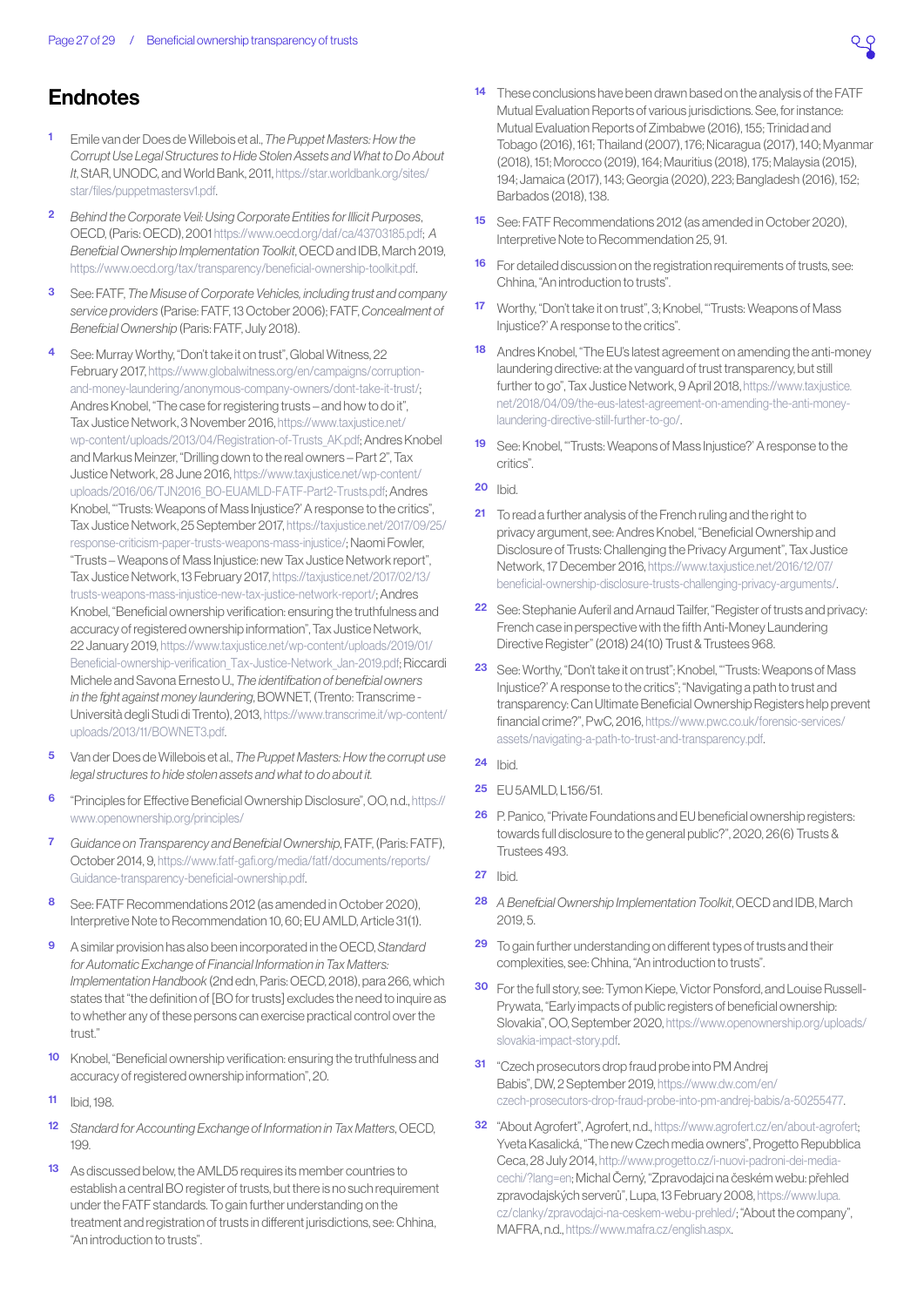- <span id="page-27-0"></span>[33](#page-14-0) Daniel Morávek, "Babiš převedl Agrofert do svěřenských fondů, firma se mu ale vrátí", Podnikatel, 3 February 2017, [https://www.podnikatel.cz/](https://www.podnikatel.cz/clanky/babis-prevedl-agrofert-do-sverenskych-fondu-firma-se-mu-ale-vrati/) [clanky/babis-prevedl-agrofert-do-sverenskych-fondu-firma-se-mu-ale-vrati/](https://www.podnikatel.cz/clanky/babis-prevedl-agrofert-do-sverenskych-fondu-firma-se-mu-ale-vrati/); "Shareholder informed the management of the companies AGROFERT and SynBiol on the transfer of shares into Trusts", Agrofert, 3 February 2017, [https://www.agrofert.cz/en/events-and-news/shareholder-informed-the](https://www.agrofert.cz/en/events-and-news/shareholder-informed-the-management-of-the-companies-agrofert-and-synbiol-on-the)[management-of-the-companies-agrofert-and-synbiol-on-the.](https://www.agrofert.cz/en/events-and-news/shareholder-informed-the-management-of-the-companies-agrofert-and-synbiol-on-the)
- [34](#page-14-0) "About Agrofert", Agrofert.
- [35](#page-14-0) Ibid.
- [36](#page-14-0) David Ondráčka, "Andrej Babiš is our controlling person (beneficial owner), says Agrofert", TI, 22 June 2018, [https://www.transparency.](https://www.transparency.org/en/press/andrej-babish-is-our-controlling-person-czech-republic) [org/en/press/andrej-babish-is-our-controlling-person-czech-republic](https://www.transparency.org/en/press/andrej-babish-is-our-controlling-person-czech-republic); "Register of public sector partners", Ministry of Justice of the Slovak Republic, 1 February 2017, [https://rpvs.gov.sk/rpvs/Partner/Partner/](https://rpvs.gov.sk/rpvs/Partner/Partner/HistorickyDetail/7859) [HistorickyDetail/7859](https://rpvs.gov.sk/rpvs/Partner/Partner/HistorickyDetail/7859).
- [37](#page-14-0) "Rebuttal of misinformation from Transparency International", Agrofert, 19 June 2018, [https://www.agrofert.cz/en/events-and-news/](https://www.agrofert.cz/en/events-and-news/rebuttal-of-misinformation-from-transparency-international) [rebuttal-of-misinformation-from-transparency-international.](https://www.agrofert.cz/en/events-and-news/rebuttal-of-misinformation-from-transparency-international)
- [38](#page-14-0) Ondráčka, "Andrej Babiš is our controlling person (beneficial owner), says Agrofert".
- [39](#page-14-0) Morávek, "Babiš převedl Agrofert do svěřenských fondů, firma se mu ale vrátí".
- [40](#page-14-0) Specifically Article 57 of Regulation (EU, Euratom) No 966/2012 and Article 61 of Regulation (EU, Euratom) 2018/1046; European Parliament, "European Parliament resolution of 14 September 2017 on transparency, accountability and integrity in the EU institutions", 14 September 2017, [https://www.europarl.europa.eu/doceo/document/TA-8-2017-0358\\_EN.html.](https://www.europarl.europa.eu/doceo/document/TA-8-2017-0358_EN.html)
- [41](#page-14-0) "Audit of the functioning of the management and control systems in place to avoid conflict of interest as required by Articles 72-75 and 125 of Regulation (EU) No 1303/2013 and Articles 60 and 72 of Regulation (EC) No 1083/2006", European Commission, 2019, 19, [https://ec.europa.](https://ec.europa.eu/regional_policy/sources/docoffic/official/reports/cz_functioning_report/cz_functioning_report_en.pdf) [eu/regional\\_policy/sources/docoffic/official/reports/cz\\_functioning\\_report/](https://ec.europa.eu/regional_policy/sources/docoffic/official/reports/cz_functioning_report/cz_functioning_report_en.pdf) [cz\\_functioning\\_report\\_en.pdf](https://ec.europa.eu/regional_policy/sources/docoffic/official/reports/cz_functioning_report/cz_functioning_report_en.pdf).
- [42](#page-15-0) Kiepe, "Early impacts of public registers of beneficial ownership: Slovakia", 11.
- [43](#page-17-1) "Register of people with significant control: Guidance for people with significant control over companies, Societates Europaeae, Limited Liability Partnerships and eligible Scottish partnerships", Department for Business, Energy and Industrial Strategy (BEIS), June 2017, 30, [https://assets.publishing.service.gov.uk/government/uploads/system/](https://assets.publishing.service.gov.uk/government/uploads/system/uploads/attachment_data/file/753028/170623_NON-STAT_Guidance_for_PSCs_4MLD.pdf) [uploads/attachment\\_data/file/753028/170623\\_NON-STAT\\_Guidance\\_for\\_](https://assets.publishing.service.gov.uk/government/uploads/system/uploads/attachment_data/file/753028/170623_NON-STAT_Guidance_for_PSCs_4MLD.pdf) [PSCs\\_4MLD.pdf.](https://assets.publishing.service.gov.uk/government/uploads/system/uploads/attachment_data/file/753028/170623_NON-STAT_Guidance_for_PSCs_4MLD.pdf)
- [44](#page-19-0) "Principles for Effective Beneficial Ownership Disclosure", OO.
- [45](#page-19-0) "UBO Disclosure Requirements within the EU", KPMG, April 2019, [https://assets.kpmg/content/dam/kpmg/xx/pdf/2018/07/gls-transparency](https://assets.kpmg/content/dam/kpmg/xx/pdf/2018/07/gls-transparency-register-web.pdf)[register-web.pdf](https://assets.kpmg/content/dam/kpmg/xx/pdf/2018/07/gls-transparency-register-web.pdf).
- [46](#page-21-0) Maíra Martini, "Who is behind the wheel? Fixing the global standards on company ownership", Transparency International, 2019, 3, [https://images.](https://images.transparencycdn.org/images/2019_Who_is_behind_the_wheel_EN.pdf) transparencycdn.org/images/2019 Who is behind the wheel EN.pdf.
- [47](#page-22-0) Tymon Kiepe, "Verification of Beneficial Ownership Data", OO, May 2020, 2, [https://www.openownership.org/uploads/OpenOwnership%20](https://www.openownership.org/uploads/OpenOwnership%20Verification%20Briefing.pdf) [Verification%20Briefing.pdf](https://www.openownership.org/uploads/OpenOwnership%20Verification%20Briefing.pdf).
- [48](#page-23-0) Knobel, "Trusts: Weapons of Mass Injustice?' A response to the critics", 19.